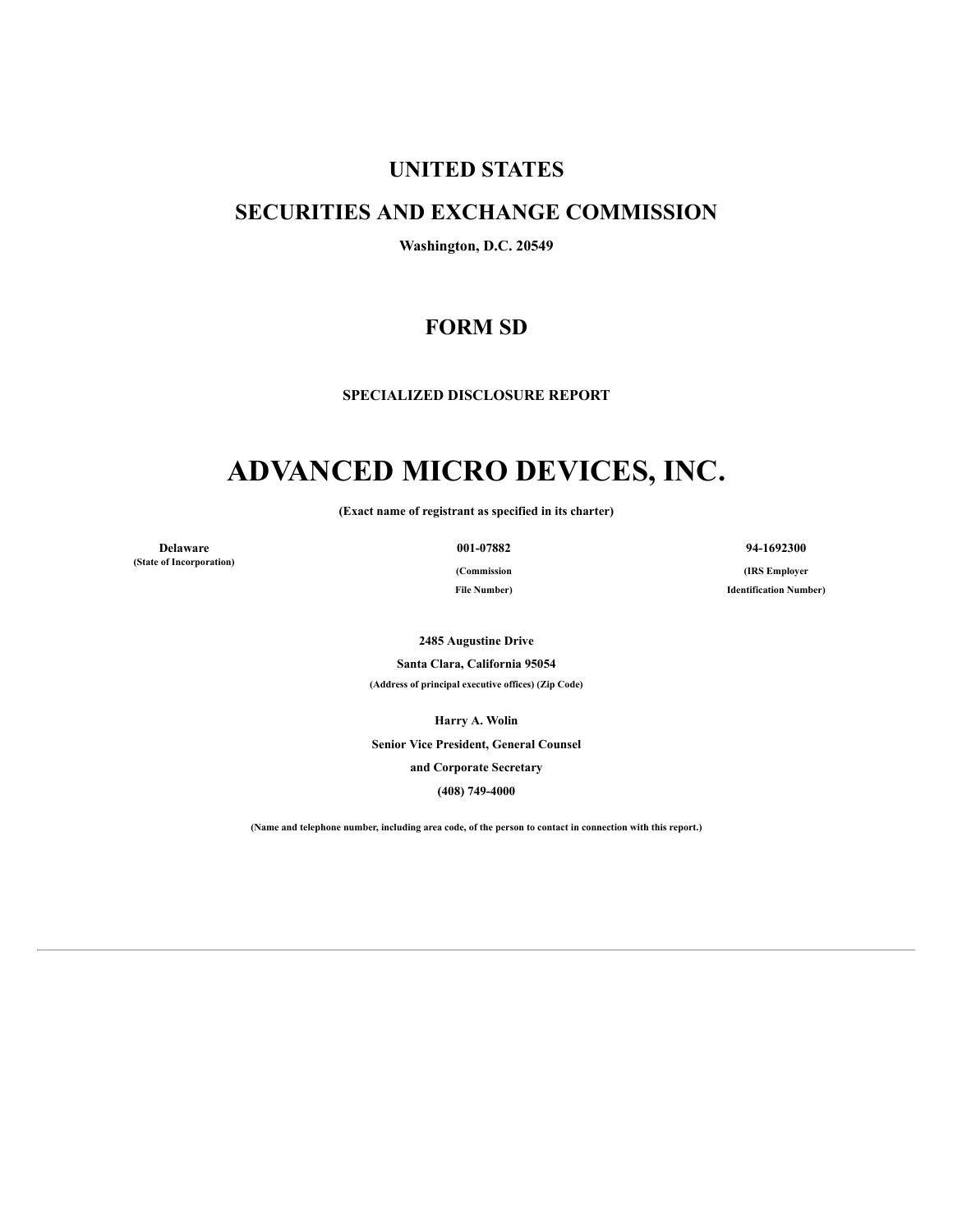Check the appropriate box to indicate the rule pursuant to which this form is being filed, and provide the period to which the information in this form applies: Rule 13p-1 under the Securities Exchange Act (17 CFR 240.13p-1) for the reporting period from January 1 to December 31, 2020.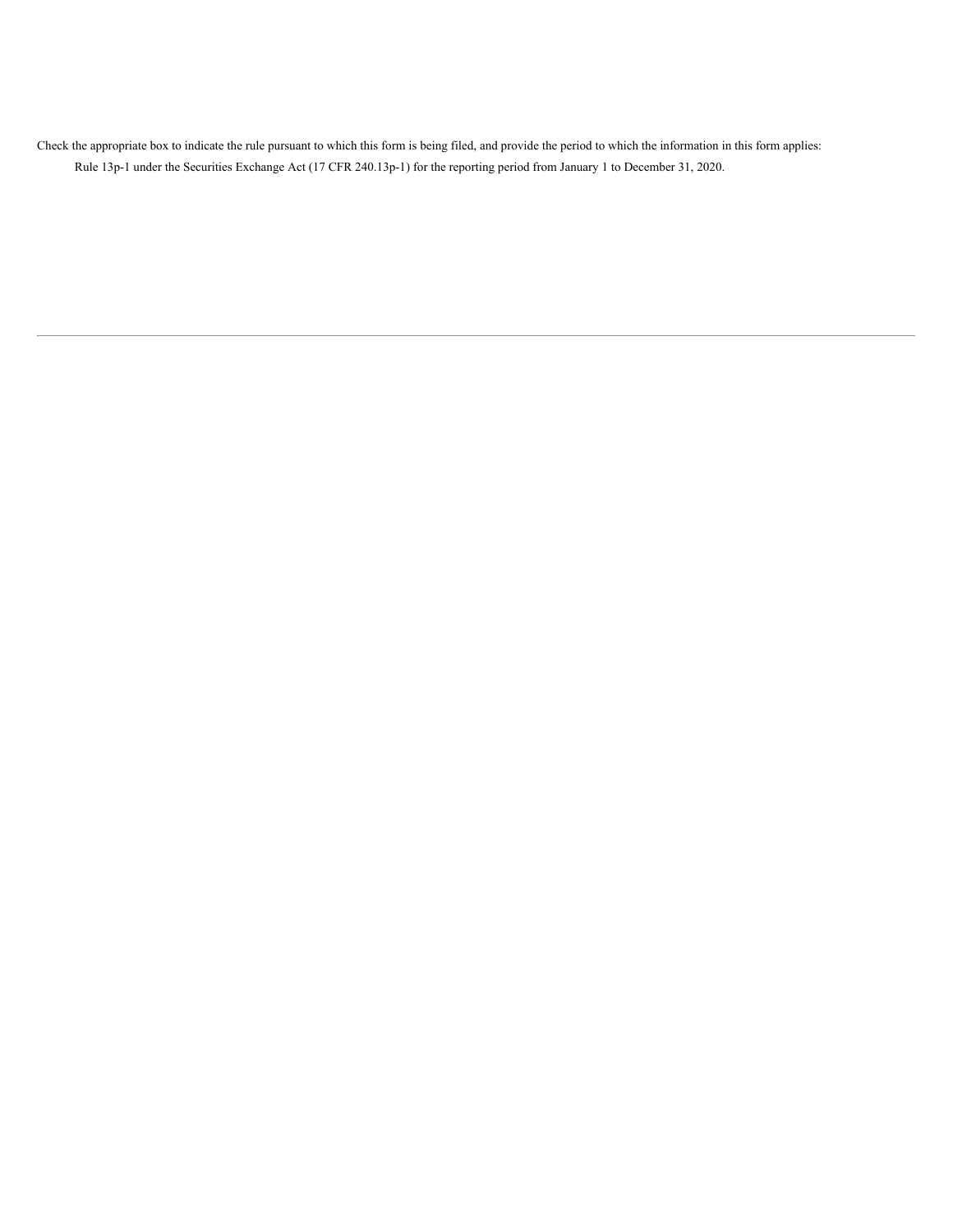#### **Section 1 – Conflict Minerals Disclosure**

#### **Item 1.01 Conflict Minerals Disclosure and Report**

Advanced Micro Devices, Inc. has filed this Specialized Disclosure Report on Form SD and the Conflict Minerals Report for the reporting period January 1, 2021 to December 31, 2021 attached hereto as Exhibit 1.01 with the U.S. Securities and Exchange Commission. This Specialized Disclosure Report on Form SD and the Conflict Minerals Report attached hereto as Exhibit 1.01 are publicly available on the Investor Relations pages of our Web site at www.amd.com or ir.amd.com. **Item 1.02 Exhibit**

The Conflict Minerals Report is attached hereto as Exhibit 1.01.

### **Section 2 – Exhibits Item 2.01 Exhibits**

Exhibit 1.01 – Conflict Minerals Report as required by Items 1.01 and 1.02 of this [Specialized](https://s3.amazonaws.com/content.stockpr.com/amd/sec/0000002488-22-000106/for_pdf/fy2021cmrdraftv2.htm) Disclosure Report on Form SD.

**SIGNATURES**

Pursuant to the requirements of the Securities Exchange Act of 1934, the registrant has duly caused this report to be signed on its behalf by the undersigned hereunto duly authorized.

Date: May 27, 2022

By: /s/ Harry A. Wolin

Name: Harry A. Wolin Title: Senior Vice President, General Counsel and Corporate Secretary

#### **INDEX TO EXHIBITS**

Exhibit 1.01 – Conflict Minerals Report as required by Items 1.01 and 1.02 of this Specialized Disclosure Report on Form SD.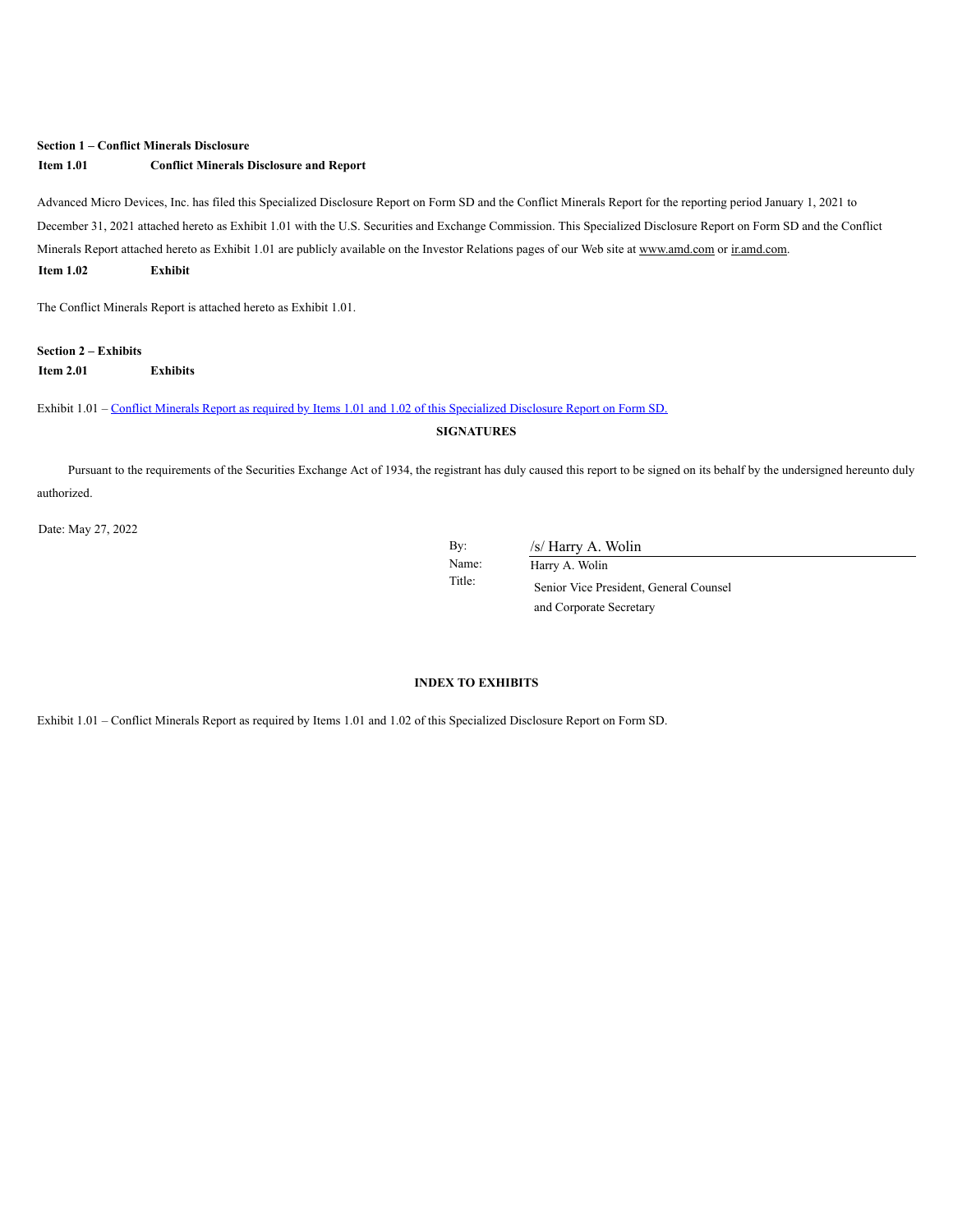#### **Advanced Micro Devices, Inc.**

#### **Conflict Minerals Report**

#### **For the Reporting Period from January 1 to December 31, 2021**

This Conflict Minerals Report for Advanced Micro Devices, Inc. ("AMD") covers the reporting period from January 1 to December 31, 2021 and has been prepared in accordance with Section 13(p) of the Securities Exchange Act of 1934, as amended (the "Exchange Act"), Rule 13p-1 and Form SD thereunder (the "Conflict Minerals Rule" or "Rule"). The Conflict Minerals Rule requires disclosure of certain information by companies filing reports with the Securities Exchange Commission ("SEC") that manufacture, or contract to manufacture, products for which certain minerals specified in Section 13(p) of the Exchange Act and the Rule as "conflict minerals" are necessary to the functionality or production of those products. The term "conflict minerals" is defined as columbite-tantalite (coltan), cassiterite, gold, wolframite and their derivatives, which are limited to tantalum, tin and tungsten. For the purposes of this report, tin, tungsten, tantalum and gold will collectively be referred to as the "3TG". The term "Covered Countries" for purposes of the Conflict Minerals Rule are the Democratic Republic of the Congo ("DRC") and the following adjoining countries: the Republic of the Congo, the Central African Republic, South Sudan, Rwanda, Uganda, Zambia, Burundi, Tanzania and Angola.

References in this Conflict Minerals Report to "AMD," "we," "us" or "our" mean Advanced Micro Devices, Inc. and our consolidated subsidiaries. The term "armed groups" means an armed group that is identified as a perpetrator of serious human rights abuses in annual Country Reports on Human Rights Practices under sections 116(d) and 502B(b) of the Foreign Assistance Act of 1961 relating to the DRC or an adjoining country.

#### **Overview of our Program**

Our efforts to break the link between the minerals trade and conflict in the Democratic Republic of Congo began in 2008. Through industry initiatives and collaboration with our supply chain, we work to support the responsible sourcing of minerals from Conflict-Affected and High-Risk Areas (CAHRA) which includes Covered Countries. Since then, our view and insight into the minerals supply chain have developed beyond 3TG to include cobalt. Our goal is to source only from smelters and refiners that participate and are conformant to third-party audit programs such as the Responsible Minerals Initiative's (RMI) Responsible Minerals Assurance Process (RMAP), London Bullion Market Association (LBMA), or Responsible Jewelry Council (RJC). As we learn more about potential social and environmental impacts, we continue to assess our supply chain and have prioritized minerals for additional due diligence.

We designed our program in alignment with the Organisation for Economic Co-operation and Development Due Diligence Guidance for Responsible Supply Chains of Minerals from Conflict-Affected and High-Risk Areas, Third Edition, including the related supplements on gold, tantalum, tin and tungsten (the "OECD Guidance"). The SEC has recognized the OECD Guidance as an appropriate nationally and internationally recognized due diligence framework for conflict mineral reporting purposes.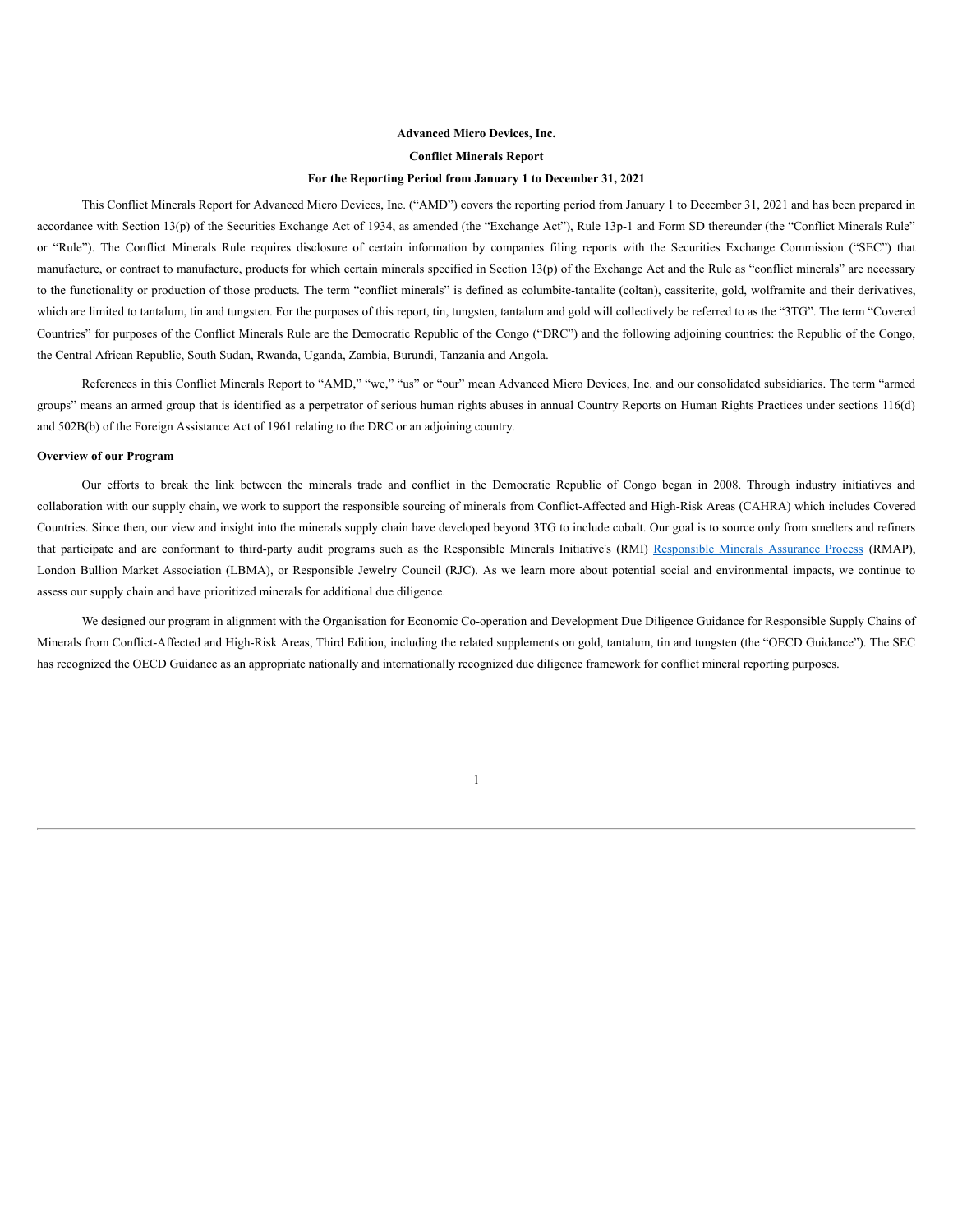We contribute to industry efforts to as a member of the Responsible Business Alliance ("RBA") and are an active member of RMI. Through RMI, we connect with industry members, governments, non-profits, and other stakeholders to contribute to mitigating the salient social and environmental impacts of extraction and processing of minerals in supply chains. We support the RMI's efforts to develop standards and tools that benefit all companies working to break the link between minerals trade and conflict. Specifically, AMD staff participate in RMI multi-stakeholder calls and due diligence meetings, as well as utilize RMI tools and resources for reporting and risk management.

#### **Product and Supply Chain Description**

We are a global semiconductor company primarily offering:

- x86 microprocessors, as standalone devices or as incorporated as an accelerated processing unit ("APU"), chipsets, discrete and integrated graphics processing units ("GPUs"), data center and professional GPUs and development services; and
- server and embedded processors, semi-custom System-on-Chip ("SoC") products, development services and technology for game consoles.

For a detailed description of our business and products, see "Part I, Item 1—Business" of our Annual Report on Form 10-K for the fiscal year ended December 26, 2021, filed with the SEC.

All of our products may contain 3TG that are necessary to the functionality or production of such products, therefore, all of our products are in scope for this report. As a fabless semiconductor company, our manufacturing operations are wholly outsourced to a carefully selected network of suppliers. AMD performs due diligence on relevant suppliers that AMD buys from directly and that provide materials and/or manufacturing services collectively referred to as "Manufacturing Suppliers."

#### **Due Diligence**

#### *Design of our Program*

The AMD due diligence process aligns with the OECD Guidance and framework for due diligence.

- Step 1: Establish strong company management system
- Step 2: Identify and assess risks in the supply chain
- Step 3: Design and implement a strategy to respond to identified risks
- Step 4: Carry out independent third-party audit of supply chain due diligence at identified points in the supply chain
- Step 5: Report on supply chain due diligence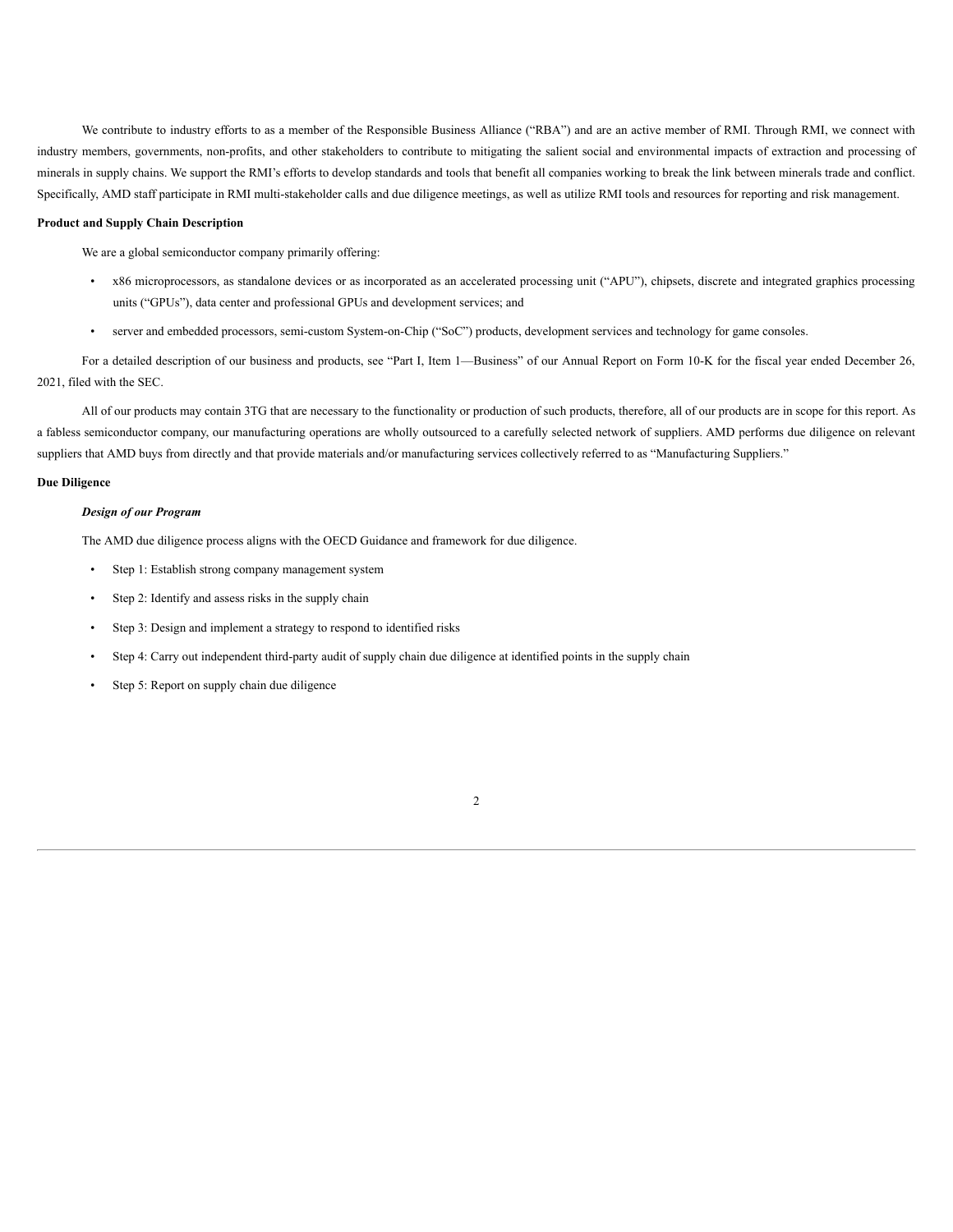#### *Step 1: Establish Strong Company Management Systems*

*Responsible Minerals Policy.* We have established a responsible minerals sourcing policy that outlines our commitment, approach and expectations for sourcing materials used in our products. Our policy is available at https://www.amd.com/system/files/documents/responsible-minerals-policy.pdf.

AMD has adopted the RBA Code of Conduct as the AMD Supplier Code of Conduct ("the Code"). and expects our suppliers to operate in accordance with the Code and its expectations which span labor, health and safety, environment, ethics and management systems. The Code requires suppliers to maintain a conflict minerals policy and conduct supply chain due diligence to ensure compliance to the Code.

*Internal Management Systems*. The AMD responsible minerals team is responsible for the development of due diligence processes and the internal management systems that implement our responsible minerals policy. Our team works closely with the Corporate Responsibility team to set the program strategy and assess supply chain risks. We provide training to sourcing managers and work with them to collect data and communicate expectations to suppliers. The AMD Corporate Vice President of Global Procurement oversees the strategic priorities and receives quarterly reports outlining risks and due diligence progress.

*Control Systems*. The Conflict Mineral Reporting Template ("CMRT") obtained from our Manufacturing Suppliers allowed us to gather information that was important for our due diligence efforts, including the 3TG contained in the Manufacturing Suppliers' products and the names of smelters or refiners in the Manufacturing Suppliers' own supply chain. We elected to use the CMRT because it is an internationally recognized and commonly used tool that facilitates efficient data gathering and aggregation. We also provided our Manufacturing Suppliers with the Code and communicated with them our responsible mineral policy to source only from smelters and refiners conformant to independent third-party audit programs.

*Supplier Engagement.* We communicate our Responsible Minerals Sourcing Policy annually to suppliers through our annual Supplier Acknowledgment Letter. AMD monitors CMRT submissions and developed tools to flag actions required to meet our sourcing expectations. We also support capability building by utilizing the RMI Learning Academy to provide responsible mineral sourcing training to suppliers.

*Grievance Mechanisms*. We established open lines of communication that serve as grievance mechanisms to provide employees, suppliers and others outside of AMD to report violations of our policies or other concerns. Parties external to AMD may contact our responsible minerals team to report grievances, via a dedicated email address that is published in our responsible minerals policy. In addition, AMD employees and third-parties may anonymously report suspected violations using AMD Aware, available 24 hours a day, seven days a week. AMD Aware is staffed by non-AMD personnel, who share any information reported with our Corporate Compliance Committee.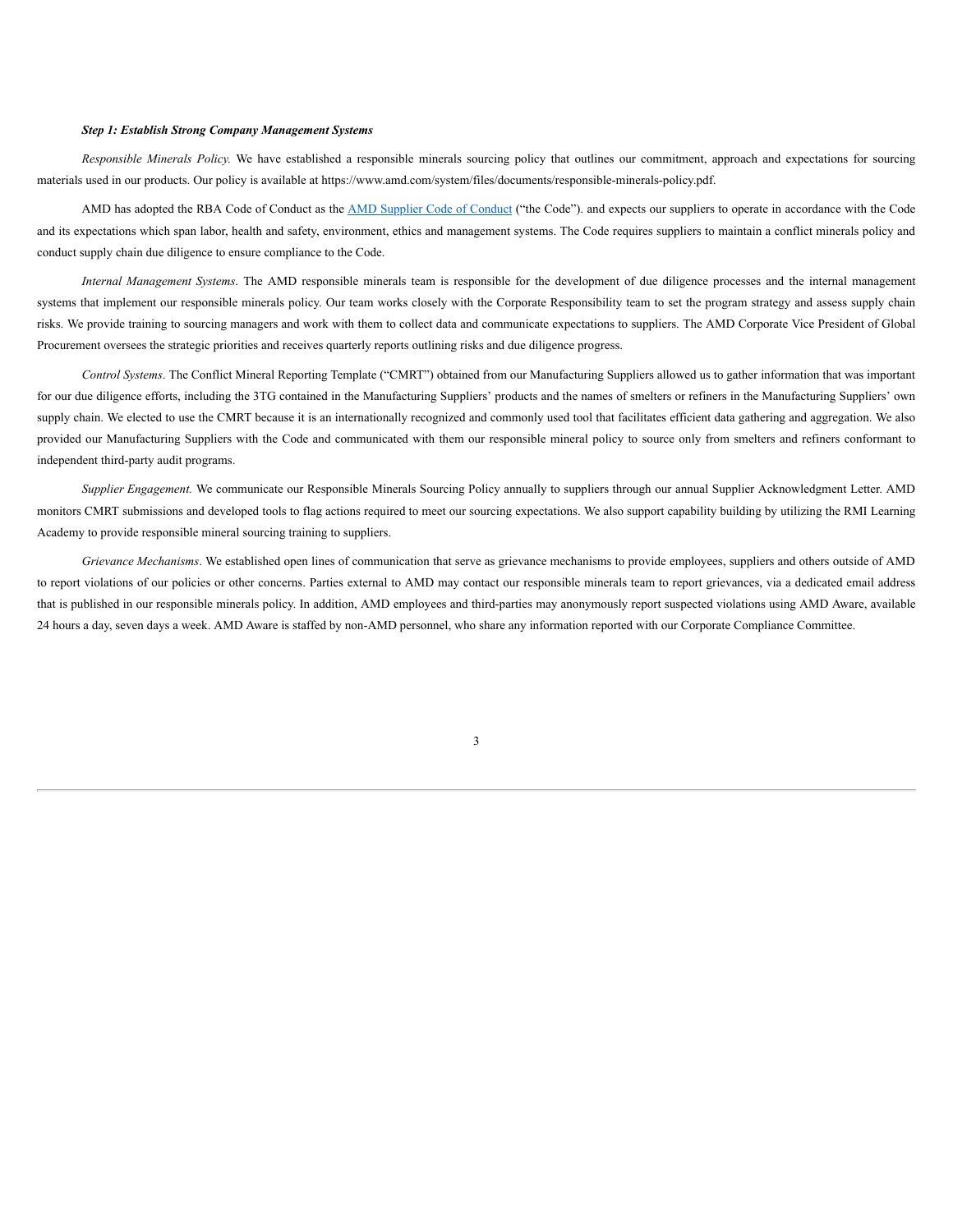AMD encourages the use of the RMI's Minerals Grievance Platform to report OECD Annex II risks in the mineral supply chain. Anonymous submissions can be made at https://mineralsgrievanceplatform.org.

#### *Step 2: Identifying and Assessing Risks in our Supply Chain*.

We identify Manufacturing Suppliers that may contribute necessary 3TG to our products. Manufacturing Suppliers are requested to complete an annual supply chain survey, using the CMRT. In addition, responsible mineral sourcing is taken into consideration as part of the AMD strategic sourcing process. We expect suppliers to report accurately and to conduct good-faith due diligence to ensure minerals used in their products to not benefit armed conflict or contribute to social and environmental abuses.

In accordance with OECD Guidelines, it is important to understand risk levels associated with mineral sourcing in the supply chain. The basis of this understanding stems from smelter or refiner information provided by our Manufacturing Suppliers. We leverage the RMI process and tools to inform our risk assessment. Each facility that meets the RMI definition of a smelter or refiner of a 3TG mineral is assessed according to red flag indicators aligned with in the OECD Guidance. AMD uses the following factors to determine the risk level of each smelter and refiner:

- Known mineral source country of origin;
- Responsible Minerals Assurance Process (RMAP) audit status;
- Credible evidence of unethical or conflict sourcing;
- Peer Assessments conducted by credible third-party sources.

We also validate smelters through RMAP's cross-recognition policy, which mutually recognizes the independent third-party gold refiner audit programs from the LBMA and RJC. In addition, we identified smelters that are member companies of the Tungsten Industry – Conflict Minerals Council ("TI-CMC") progressing toward RMAP validation.

#### **Step 3: Designing and Implementing a Response to Identified Risks.**

The goal of the Responsible Minerals Program at AMD is to build the capability of suppliers for them to report 100 percent of smelters and refiners are conformant to industry standards at a company level. Corporate level conformance promotes transparency and responsible sourcing beyond our own supply chain.

Our internal tools enable us to review potential or actual risks identified during the due diligence process primarily through the review of CMRTs submitted to AMD. If or when our expectations are not met and if certain identified risks are not resolved, the business relationship between AMD and that supplier will be evaluated with relevant procurement managers and could result in potential removal as an approved vendor to AMD.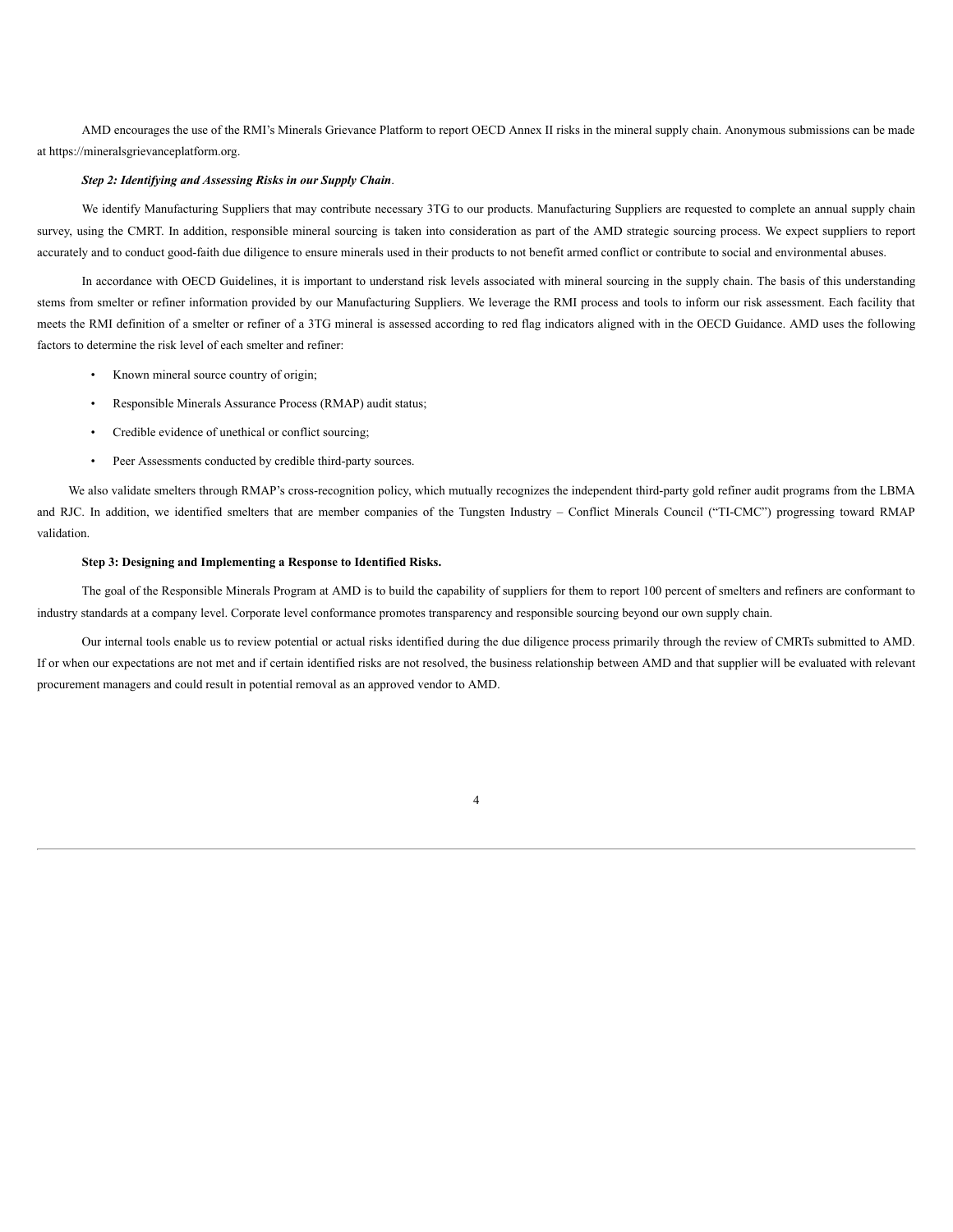In 2021 100% of the smelters and refiners reported to be in our supply chain participated in RMAP. We leverage our participation in RMI to encourage responsible parties to implement corrective actions and to take the necessary steps to comply with industry standards. AMD recognizes the importance of conducting additional due diligence when smelters and refiners are located or sourcing from CAHRAs. AMD is aligned with industry best practices and takes actions to remove smelters and refiners that are not compliant with industry standards or are known to contribute to environmental or human rights abuses. Suppliers are given 90 days to remove smelters and refiners of concern. If our expectations are not met by the supplier, the situation is reviewed by the AMD Corporate Vice President of Global Procurement and may result in removing the supplier as an approved vendor.

Table 1: Smelter Participation in Third-Party Audit Programs

Table 1 lists the number of operational smelters and refiner facilities, identified by our surveyed manufacturing suppliers, that as of January 20, 2022 are:

| <b>Reporting Year</b> | Active | Conformant |
|-----------------------|--------|------------|
| 2019                  |        | 221        |
| 2020                  |        | 243        |
| 2021                  |        | 237        |

#### *Step 4: Independent Third-Party Audits of Smelter's and Refiner's Due Diligence Practices*.

We support the development and implementation of RMAP standards through our RMI membership. Through the RMI, we encourage smelters or refiners to participate in RMAP. Any reported smelters or refiners who were not part of the RMAP or equivalent schemes are removed from the supply chain.

*Step 5: Publicly Report our Supply Chain Due Diligence.* The AMD Responsible Minerals Policy is published on our website and our annual Corporate Responsibility Report includes updates and progress on our Responsible Minerals Sourcing Program. Our Specialized Disclosure Report on Form SD for the reporting period from January 1 to December 31, 2021, which includes this Conflict Minerals Report, is also available at https://www.amd.com/en/corporate-responsibility/responsibleminerals-sourcing.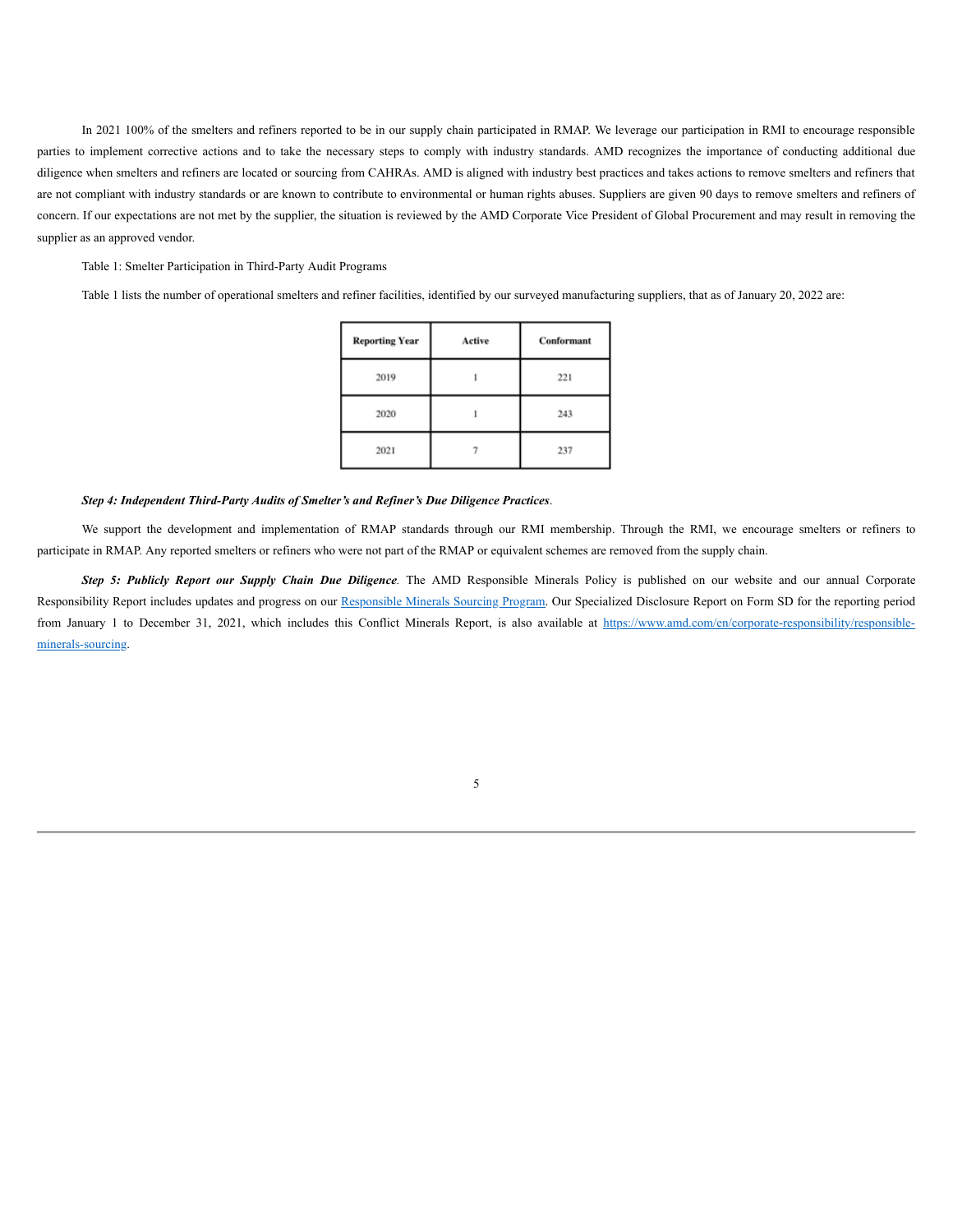#### **Steps to Further Mitigate Risk and Improve Due Diligence**

AMD continues to take steps to improve our due diligence process to further mitigate the risk that 3TGs in our products could benefit armed groups in the DRC or adjoining countries. These steps include:

- Continue to evaluate upstream sources through a broader set of tools to evaluate risk;
- Engage with suppliers more closely and provide more information and training resources regarding responsible sourcing of 3TGs;
- Encourage suppliers to have due diligence procedures in place for their supply chains to improve the content of the responses from such suppliers;
- Continue to include an Environmental and Social Governance (ESG) clause in new or renewed supplier contracts, as well as included in the terms and conditions of each purchase order issued; and
- Following the OECD Guidance process, increase the emphasis on validated smelter and refiner information from the supply chain through feedback and detailed smelter analysis.

#### **Reasonable Country of Origin Inquiry**

AMD is required under the Rule to conduct a good-faith, reasonable country of origin inquiry ("RCOI") to determine whether any of the necessary 3TG in our products either originated in the Covered Countries or came from recycled or scrap materials.

In 2021, RCOI efforts included requiring suppliers to complete the CMRT (see *Identifying and Assessing Risks in our Supply Chain).* To determine the country of origin of 3TG in our products, we utilized the RMI RMAP's Reasonable Country of Origin Inquiry Data (the "RMI RCOI Data"). The RMI RCOI Data provides country of origin information for the raw materials used by smelters or refiners that are reported by the RMAP as being conformant with their assessment standards (i.e., demonstrated with reasonable confidence that the smelter or refiner's due diligence processes are aligned with the expectations in the OECD). Available RMI RCOI Data provides traceability upstream to countries of origin at an aggregate level. Since the most detailed information is shown as groupings of countries, we are unable to determine with certainty the specific countries from which the 3TG in our products may be sourced.

#### *Results of Ef orts to Determine Country of Origin*

Through our RCOI effort, AMD identified 15 of 244 smelters and refiners are known to source from the Covered Countries, all of which are conformant to third-party audit standards. In addition, 27 smelters and refiners source recycled and scrap materials, all of which are conformant to third-party audit standards.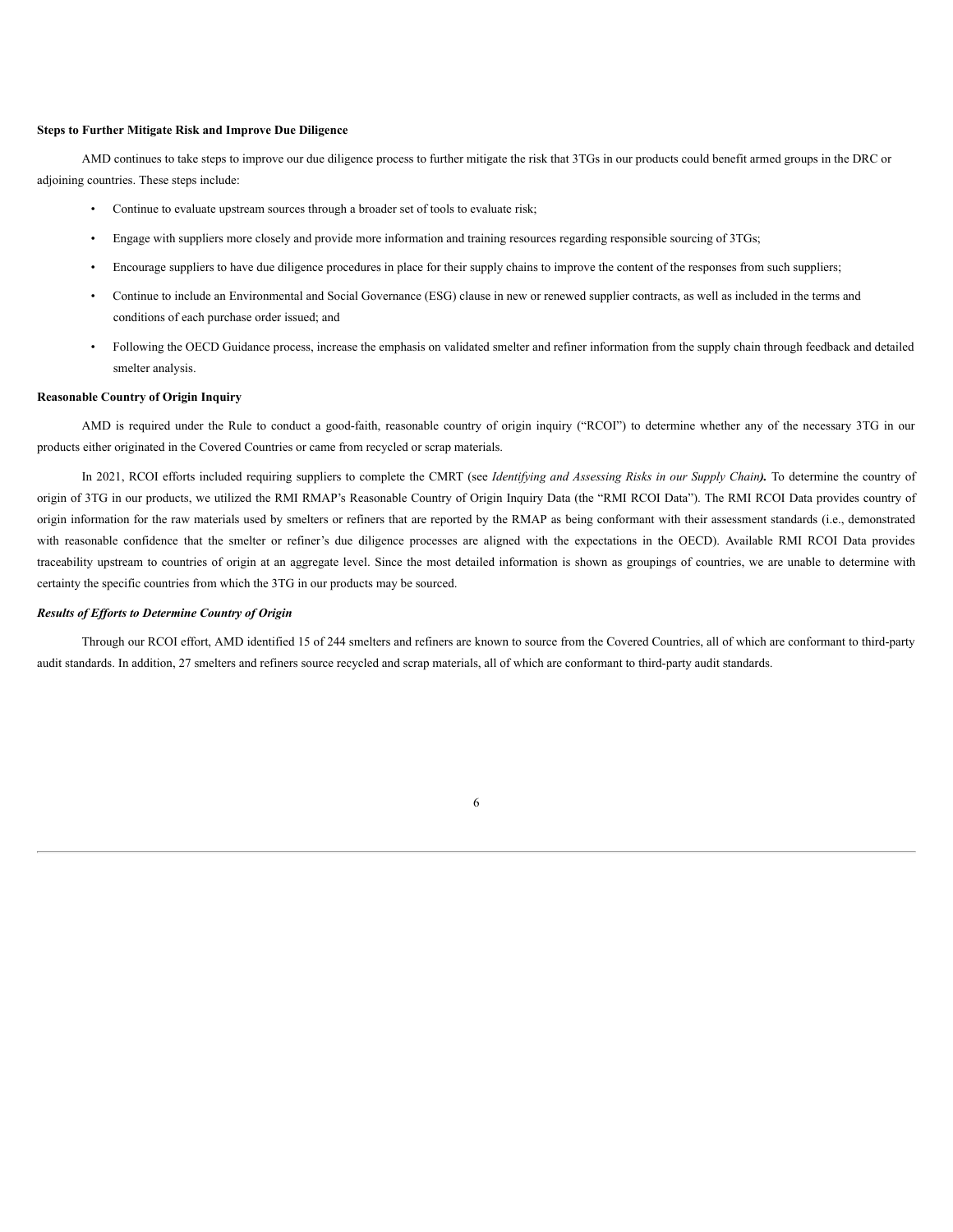Table 2: Smelters and refiners sourcing recycled and scrap materials.

| Gold            | 16 |
|-----------------|----|
| Tantalum        | 3  |
| Tin             | 5  |
| <b>Tungsten</b> | 3  |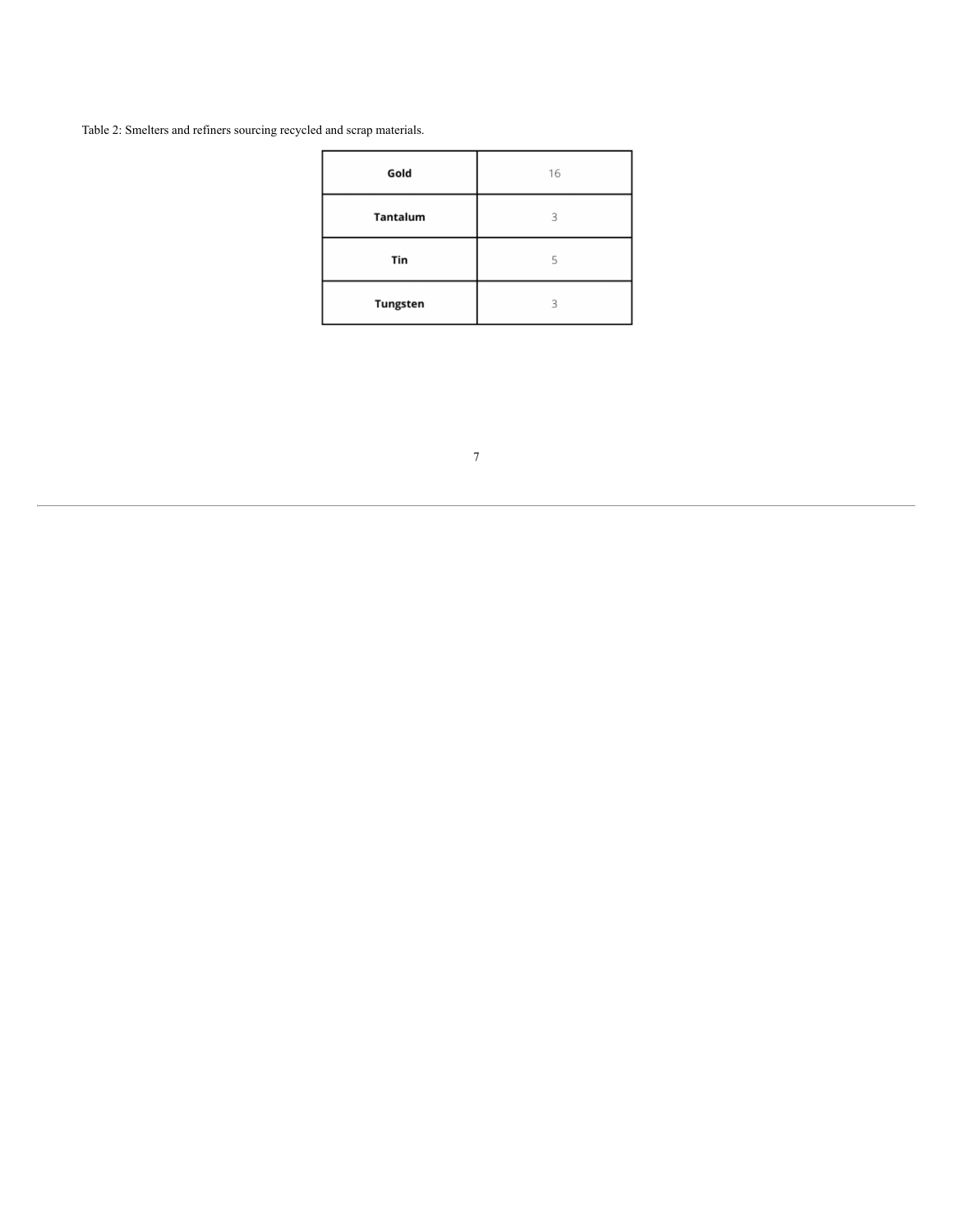## *Table 3: Reasonable Country of Origin Inquiry List*

Countries from which minerals in AMD products may have originated based on sourcing information disclosed during third-party auditing processes and RMI's Reasonable Country of Origin Inquiry, report dated January 28, 2022, are believed to be the following as well as recycled and scrap sources:

| Argentina                        | Guatemala        | Portugal                  |
|----------------------------------|------------------|---------------------------|
| Armenia                          | Guinea           | <b>Russian Federation</b> |
| Australia                        | Guyana           | Rwanda                    |
| Austria                          | Honduras         | Saudi Arabia              |
| Azerbaijan                       | India            | Senegal                   |
| Belgium                          | Indonesia        | Serbia                    |
| Benin                            | Ivory Coast      | Sierra Leone              |
| <b>Bolivia</b>                   | Japan            | Singapore                 |
| Botswana                         | Kazakhstan       | Slovakia                  |
| <b>Brazil</b>                    | Kenya            | Solomon Islands           |
| <b>Bulgaria</b>                  | Kyrgyzstan       | South Africa              |
| <b>Burkina Faso</b>              | Laos             | South Korea               |
| <b>Burundi</b>                   | Liberia          | Spain                     |
| Canada                           | Madagascar       | Sudan                     |
| Chile                            | Malaysia         | Suriname                  |
| China                            | Mali             | Swaziland                 |
| Colombia                         | Mauritania       | Sweden                    |
| Democratic Republic of the Congo | Mexico           | Taiwan                    |
| Costa Rica                       | Mongolia         | Tajikistan                |
| Cuba                             | Montenegro       | Tanzania                  |
| Cyprus                           | Morocco          | Thailand                  |
| Dominican Republic               | Mozambique       | Turkey                    |
| Ecuador                          | Myanmar          | Uganda                    |
| Eritrea                          | Namibia          | United Kingdom            |
| Ethiopia                         | New Zealand      | <b>United States</b>      |
| Fiji                             | Nicaragua        | Uruguay                   |
| Finland                          | Niger            | Uzbekistan                |
| France                           | Nigeria          | Venezuela                 |
| French Guiana                    | Oman             | Vietnam                   |
| Georgia                          | Papua New Guinea | Zambia                    |
| Germany                          | Peru             | Zimbabwe                  |
| Ghana                            | Philippines      |                           |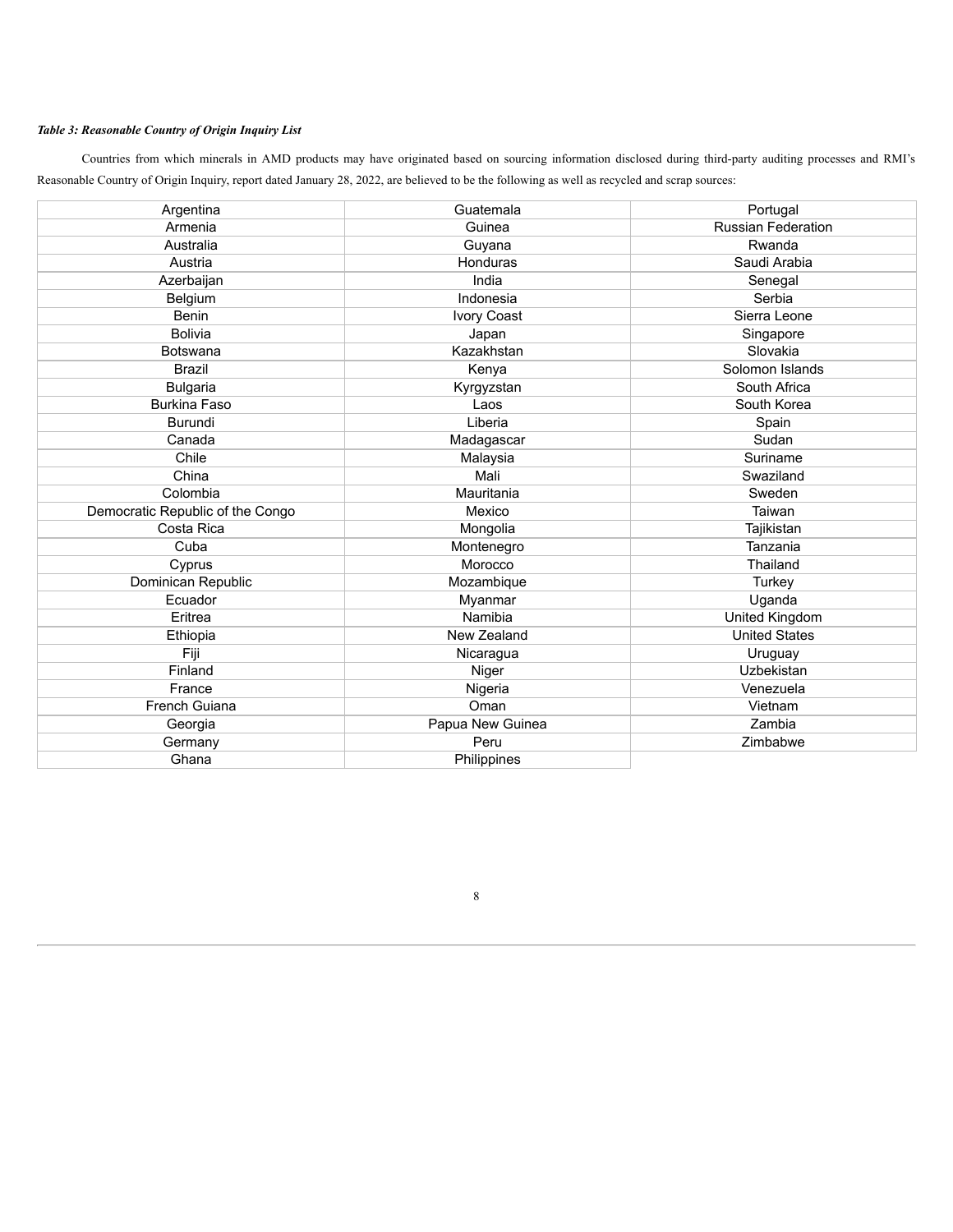#### *Table 4: AMD Smelter and Refiner List*

Table 4 lists the facilities which, to the extent known, process the necessary minerals in our products based on the responses from the CMRT. Some Manufacturing Suppliers completed the CMRT at the company level for only those products that they provide to AMD. Due to this, our list of smelters or refiners may contain more facilities than those that actually processed the 3TG contained in our products. This list only includes smelters and refiners that have been verified by RMI as eligible operating facilities as of January 20, 2022.

| Metal | <b>Smelter Name</b>                                           | <b>Country</b>           |
|-------|---------------------------------------------------------------|--------------------------|
| Gold  | <b>Advanced Chemical Company</b>                              | UNITED STATES OF AMERICA |
| Gold  | Aida Chemical Industries Co., Ltd.                            | <b>JAPAN</b>             |
| Gold  | Agosi AG                                                      | <b>GERMANY</b>           |
| Gold  | Almalyk Mining and Metallurgical Complex (AMMC)               | <b>UZBEKISTAN</b>        |
| Gold  | AngloGold Ashanti Corrego do Sitio Mineracao                  | <b>BRAZIL</b>            |
| Gold  | Argor-Heraeus S.A.                                            | <b>SWITZERLAND</b>       |
| Gold  | Asahi Pretec Corp.                                            | JAPAN                    |
| Gold  | Asaka Riken Co., Ltd.                                         | <b>JAPAN</b>             |
| Gold  | Aurubis AG                                                    | <b>GERMANY</b>           |
| Gold  | Bangko Sentral ng Pilipinas (Central Bank of the Philippines) | <b>PHILIPPINES</b>       |
| Gold  | <b>Boliden AB</b>                                             | <b>SWEDEN</b>            |
| Gold  | C. Hafner GmbH + Co. KG                                       | <b>GERMANY</b>           |
| Gold  | CCR Refinery - Glencore Canada Corporation                    | <b>CANADA</b>            |
| Gold  | Cendres + Metaux S.A.                                         | <b>SWITZERLAND</b>       |
| Gold  | Chimet S.p.A.                                                 | <b>ITALY</b>             |
| Gold  | Chugai Mining                                                 | <b>JAPAN</b>             |
| Gold  | DSC (Do Sung Corporation)                                     | KOREA, REPUBLIC OF       |
| Gold  | DODUCO Contacts and Refining GmbH                             | <b>GERMANY</b>           |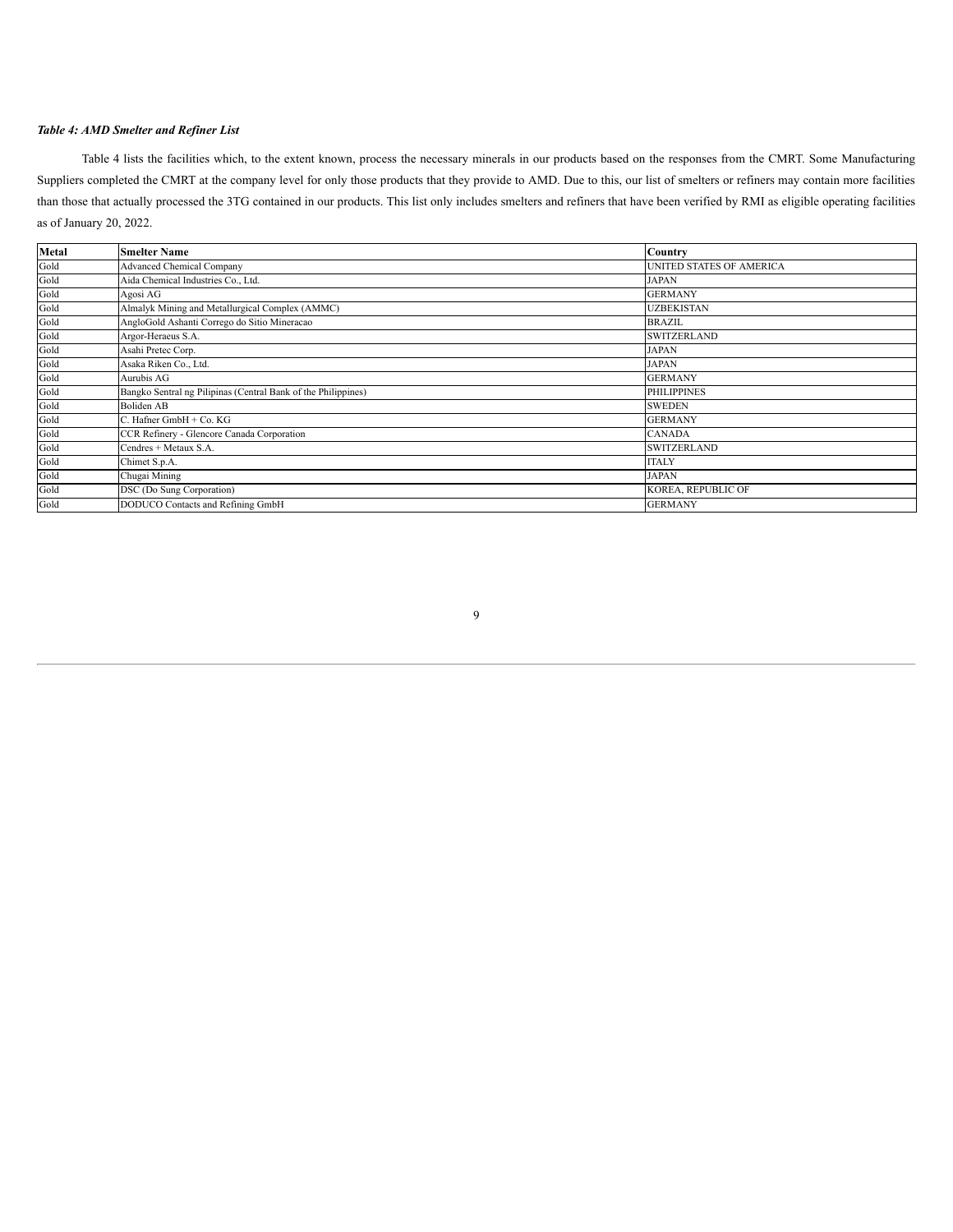| Gold | Dowa                                                            | <b>JAPAN</b>              |
|------|-----------------------------------------------------------------|---------------------------|
| Gold | Eco-System Recycling Co., Ltd. East Plant                       | <b>JAPAN</b>              |
| Gold | <b>JSC Novosibirsk Refinery</b>                                 | <b>RUSSIAN FEDERATION</b> |
| Gold | LT Metal Ltd.                                                   | KOREA, REPUBLIC OF        |
| Gold | Heimerle + Meule GmbH                                           | <b>GERMANY</b>            |
| Gold | Heraeus Metals Hong Kong Ltd.                                   | <b>CHINA</b>              |
| Gold | Heraeus Germany GmbH Co. KG                                     | <b>GERMANY</b>            |
| Gold | Inner Mongolia Qiankun Gold and Silver Refinery Share Co., Ltd. | <b>CHINA</b>              |
| Gold | Ishifuku Metal Industry Co., Ltd.                               | <b>JAPAN</b>              |
| Gold | Istanbul Gold Refinery                                          | <b>TURKEY</b>             |
| Gold | Japan Mint                                                      | <b>JAPAN</b>              |
| Gold | Jiangxi Copper Co., Ltd.                                        | <b>CHINA</b>              |
| Gold | Asahi Refining USA Inc.                                         | UNITED STATES OF AMERICA  |
| Gold | Asahi Refining Canada Ltd.                                      | <b>CANADA</b>             |
| Gold | <b>JSC</b> Uralelectromed                                       | <b>RUSSIAN FEDERATION</b> |
| Gold | JX Nippon Mining & Metals Co., Ltd.                             | <b>JAPAN</b>              |
| Gold | Kazzinc                                                         | <b>KAZAKHSTAN</b>         |
| Gold | Kennecott Utah Copper LLC                                       | UNITED STATES OF AMERICA  |
| Gold | Kojima Chemicals Co., Ltd.                                      | <b>JAPAN</b>              |
| Gold | LS-NIKKO Copper Inc.                                            | KOREA, REPUBLIC OF        |
| Gold | Materion                                                        | UNITED STATES OF AMERICA  |
| Gold | Matsuda Sangyo Co., Ltd.                                        | <b>JAPAN</b>              |
| Gold | Metalor Technologies (Suzhou) Ltd.                              | <b>CHINA</b>              |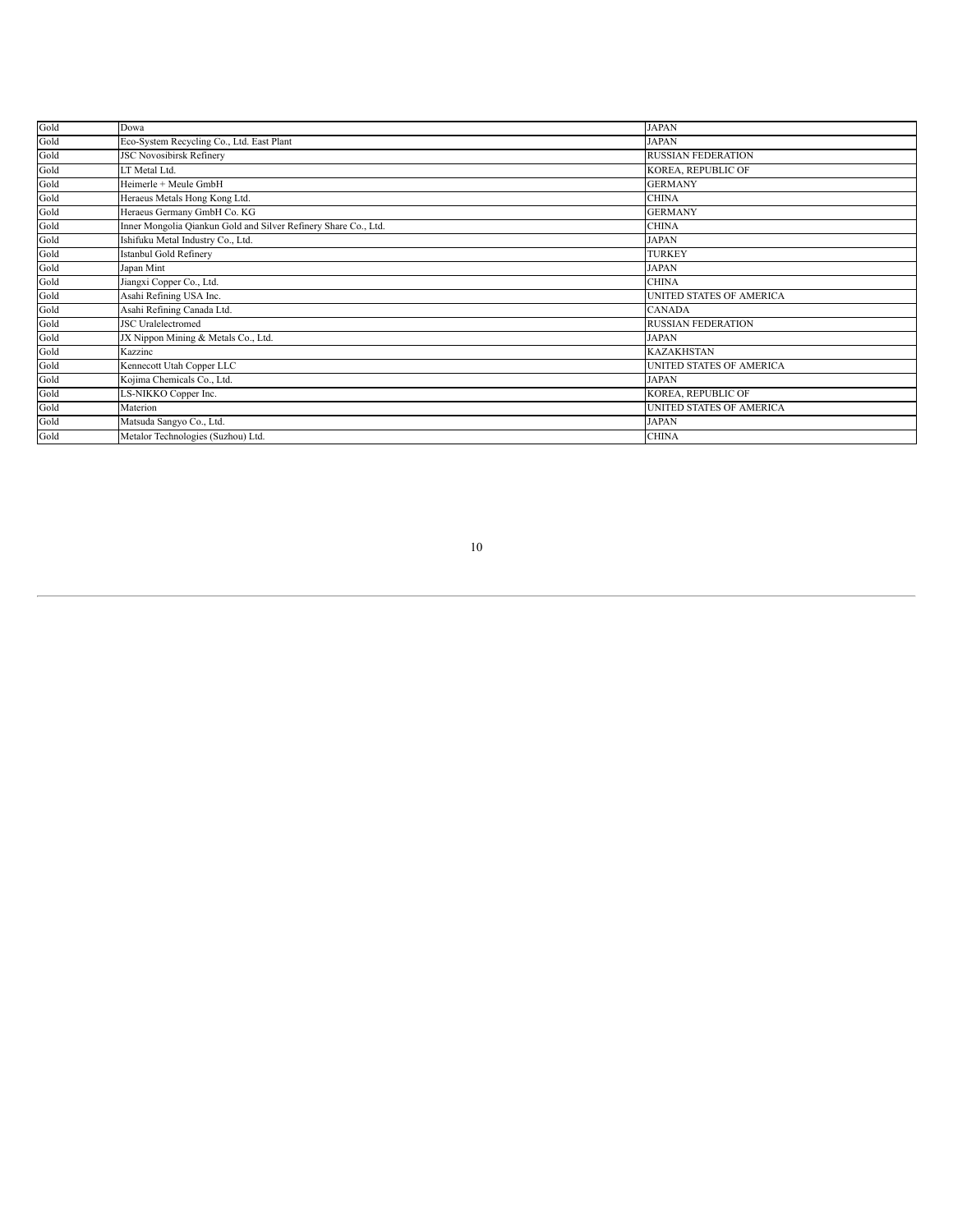| Gold | Metalor Technologies (Hong Kong) Ltd.                                       | <b>CHINA</b>                    |
|------|-----------------------------------------------------------------------------|---------------------------------|
| Gold | Metalor Technologies (Singapore) Pte., Ltd.                                 | <b>SINGAPORE</b>                |
| Gold | Metalor Technologies S.A.                                                   | <b>SWITZERLAND</b>              |
| Gold | Metalor USA Refining Corporation                                            | <b>UNITED STATES OF AMERICA</b> |
| Gold | Metalurgica Met-Mex Penoles S.A. De C.V.                                    | <b>MEXICO</b>                   |
| Gold | Mitsubishi Materials Corporation                                            | <b>JAPAN</b>                    |
| Gold | Mitsui Mining and Smelting Co., Ltd.                                        | <b>JAPAN</b>                    |
| Gold | Moscow Special Alloys Processing Plant                                      | <b>RUSSIAN FEDERATION</b>       |
| Gold | Nadir Metal Rafineri San. Ve Tic. A.S.                                      | <b>TURKEY</b>                   |
| Gold | Navoi Mining and Metallurgical Combinat                                     | <b>UZBEKISTAN</b>               |
| Gold | Nihon Material Co., Ltd.                                                    | <b>JAPAN</b>                    |
| Gold | Ohura Precious Metal Industry Co., Ltd.                                     | <b>JAPAN</b>                    |
| Gold | OJSC "The Gulidov Krasnoyarsk Non-Ferrous Metals Plant" (OJSC Krastsvetmet) | <b>RUSSIAN FEDERATION</b>       |
| Gold | PAMP S.A.                                                                   | <b>SWITZERLAND</b>              |
| Gold | Prioksky Plant of Non-Ferrous Metals                                        | <b>RUSSIAN FEDERATION</b>       |
| Gold | PT Aneka Tambang (Persero) Tbk                                              | <b>INDONESIA</b>                |
| Gold | PX Precinox S.A.                                                            | <b>SWITZERLAND</b>              |
| Gold | Rand Refinery (Pty) Ltd.                                                    | <b>SOUTH AFRICA</b>             |
| Gold | Royal Canadian Mint                                                         | <b>CANADA</b>                   |
| Gold | <b>Samduck Precious Metals</b>                                              | KOREA, REPUBLIC OF              |
| Gold | SEMPSA Joyeria Plateria S.A.                                                | <b>SPAIN</b>                    |
| Gold | Shandong Zhaojin Gold & Silver Refinery Co., Ltd.                           | <b>CHINA</b>                    |
| Gold | Sichuan Tianze Precious Metals Co., Ltd.                                    | <b>CHINA</b>                    |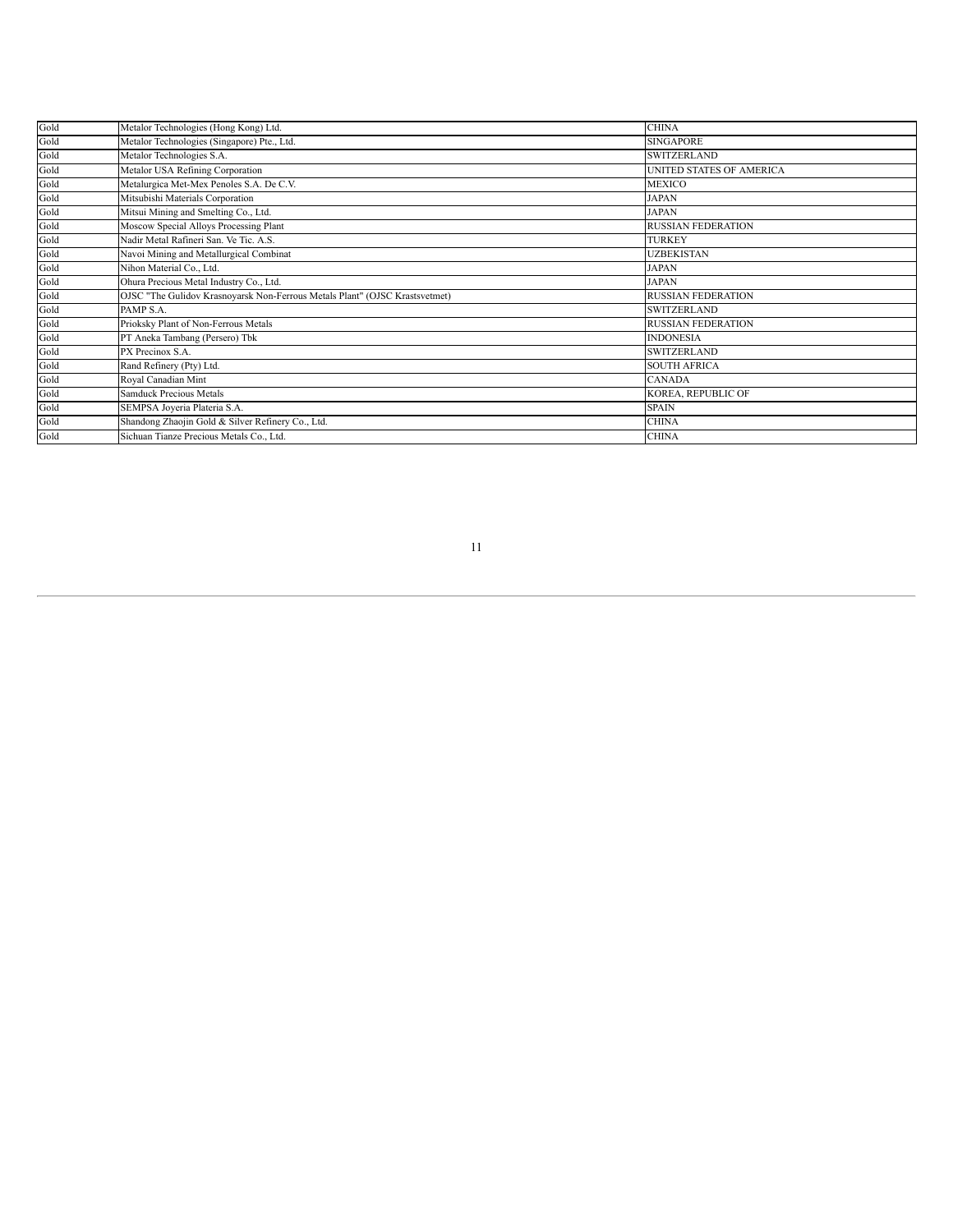| Gold | SOE Shyolkovsky Factory of Secondary Precious Metals | <b>RUSSIAN FEDERATION</b>       |
|------|------------------------------------------------------|---------------------------------|
| Gold | Solar Applied Materials Technology Corp.             | TAIWAN, PROVINCE OF CHINA       |
| Gold | Sumitomo Metal Mining Co., Ltd.                      | JAPAN                           |
| Gold | Tanaka Kikinzoku Kogyo K.K.                          | <b>JAPAN</b>                    |
| Gold | Shandong Gold Smelting Co., Ltd.                     | <b>CHINA</b>                    |
| Gold | Tokuriki Honten Co., Ltd.                            | <b>JAPAN</b>                    |
| Gold | Torecom                                              | KOREA, REPUBLIC OF              |
| Gold | Umicore S.A. Business Unit Precious Metals Refining  | <b>BELGIUM</b>                  |
| Gold | United Precious Metal Refining, Inc.                 | <b>UNITED STATES OF AMERICA</b> |
| Gold | Valcambi S.A.                                        | <b>SWITZERLAND</b>              |
| Gold | Western Australian Mint (T/a The Perth Mint)         | <b>AUSTRALIA</b>                |
| Gold | Yamakin Co., Ltd.                                    | <b>JAPAN</b>                    |
| Gold | Yokohama Metal Co., Ltd.                             | <b>JAPAN</b>                    |
| Gold | Zhongyuan Gold Smelter of Zhongjin Gold Corporation  | <b>CHINA</b>                    |
| Gold | Gold Refinery of Zijin Mining Group Co., Ltd.        | <b>CHINA</b>                    |
| Gold | SAFINA A.S.                                          | <b>CZECHIA</b>                  |
| Gold | Umicore Precious Metals Thailand                     | <b>THAILAND</b>                 |
| Gold | Geib Refining Corporation                            | UNITED STATES OF AMERICA        |
| Gold | MMTC-PAMP India Pvt., Ltd.                           | <b>INDIA</b>                    |
| Gold | KGHM Polska Miedz Spolka Akcyjna                     | <b>POLAND</b>                   |
| Gold | Singway Technology Co., Ltd.                         | TAIWAN, PROVINCE OF CHINA       |
| Gold | Al Etihad Gold Refinery DMCC                         | <b>UNITED ARAB EMIRATES</b>     |
| Gold | <b>Emirates Gold DMCC</b>                            | <b>UNITED ARAB EMIRATES</b>     |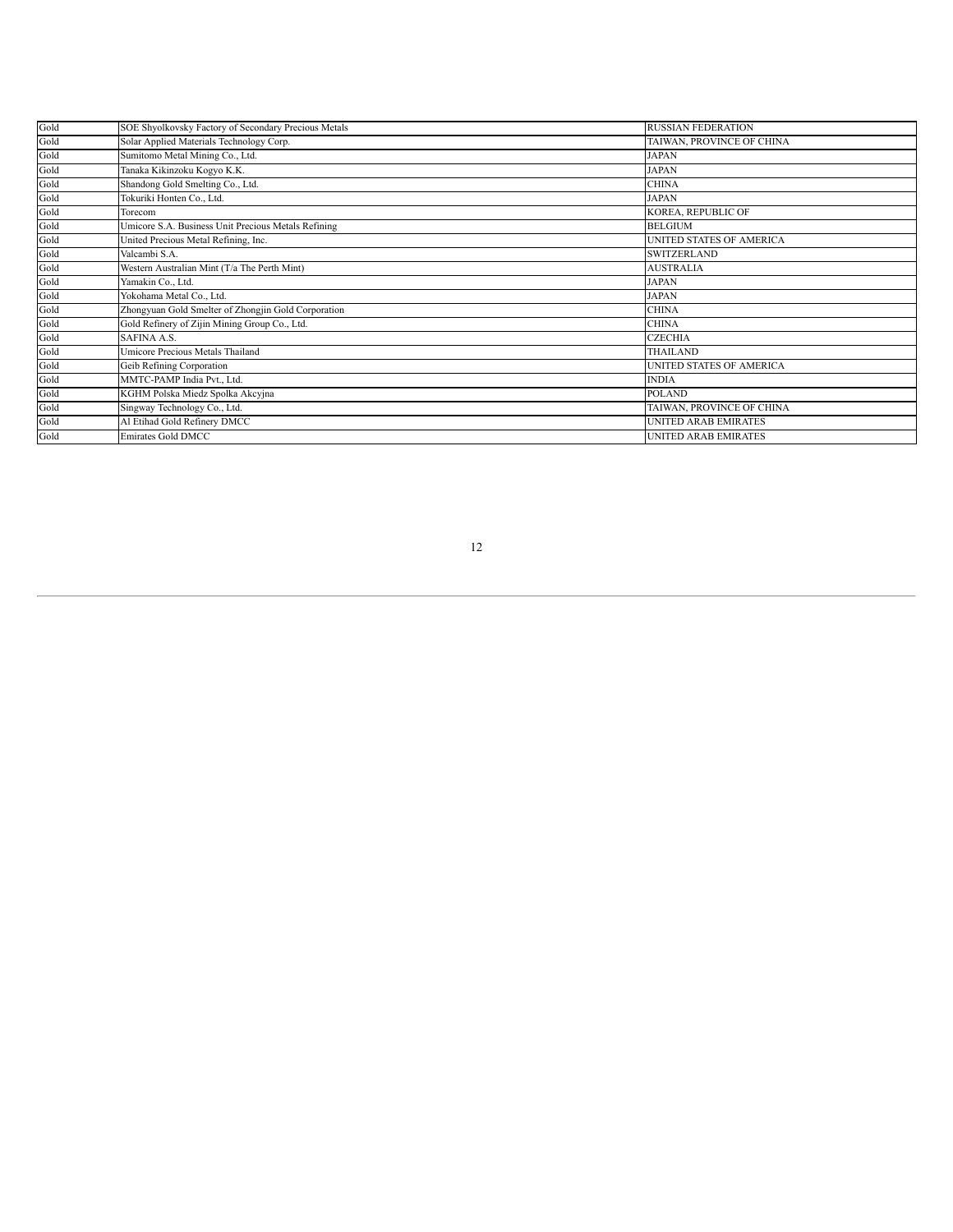| Gold     | T.C.A S.p.A                                                 | <b>ITALY</b>        |
|----------|-------------------------------------------------------------|---------------------|
| Gold     | <b>REMONDIS PMR B.V.</b>                                    | <b>NETHERLANDS</b>  |
| Gold     | Korea Zinc Co., Ltd.                                        | KOREA, REPUBLIC OF  |
| Gold     | Marsam Metals                                               | <b>BRAZIL</b>       |
| Gold     | TOO Tau-Ken-Altyn                                           | <b>KAZAKHSTAN</b>   |
| Gold     | <b>SAAMP</b>                                                | <b>FRANCE</b>       |
| Gold     | L'Orfebre S.A.                                              | <b>ANDORRA</b>      |
| Gold     | 8853 S.p.A.                                                 | <b>ITALY</b>        |
| Gold     | Italpreziosi                                                | <b>ITALY</b>        |
| Gold     | SAXONIA Edelmetalle GmbH                                    | <b>GERMANY</b>      |
| Gold     | WIELAND Edelmetalle GmbH                                    | <b>GERMANY</b>      |
| Gold     | Ogussa Osterreichische Gold- und Silber-Scheideanstalt GmbH | <b>AUSTRIA</b>      |
| Gold     | <b>Bangalore Refinery</b>                                   | <b>INDIA</b>        |
| Gold     | SungEel HiMetal Co., Ltd.                                   | KOREA, REPUBLIC OF  |
| Gold     | Planta Recuperadora de Metales SpA                          | <b>CHILE</b>        |
| Gold     | Safimet S.p.A                                               | <b>ITALY</b>        |
| Gold     | Eco-System Recycling Co., Ltd. North Plant                  | <b>JAPAN</b>        |
| Gold     | Eco-System Recycling Co., Ltd. West Plant                   | <b>JAPAN</b>        |
| Gold     | Metal Concentrators SA (Pty) Ltd.                           | <b>SOUTH AFRICA</b> |
| Tantalum | Asaka Riken Co., Ltd.                                       | <b>JAPAN</b>        |
| Tantalum | Changsha South Tantalum Niobium Co., Ltd.                   | <b>CHINA</b>        |
| Tantalum | Guangdong Rising Rare Metals-EO Materials Ltd.              | <b>CHINA</b>        |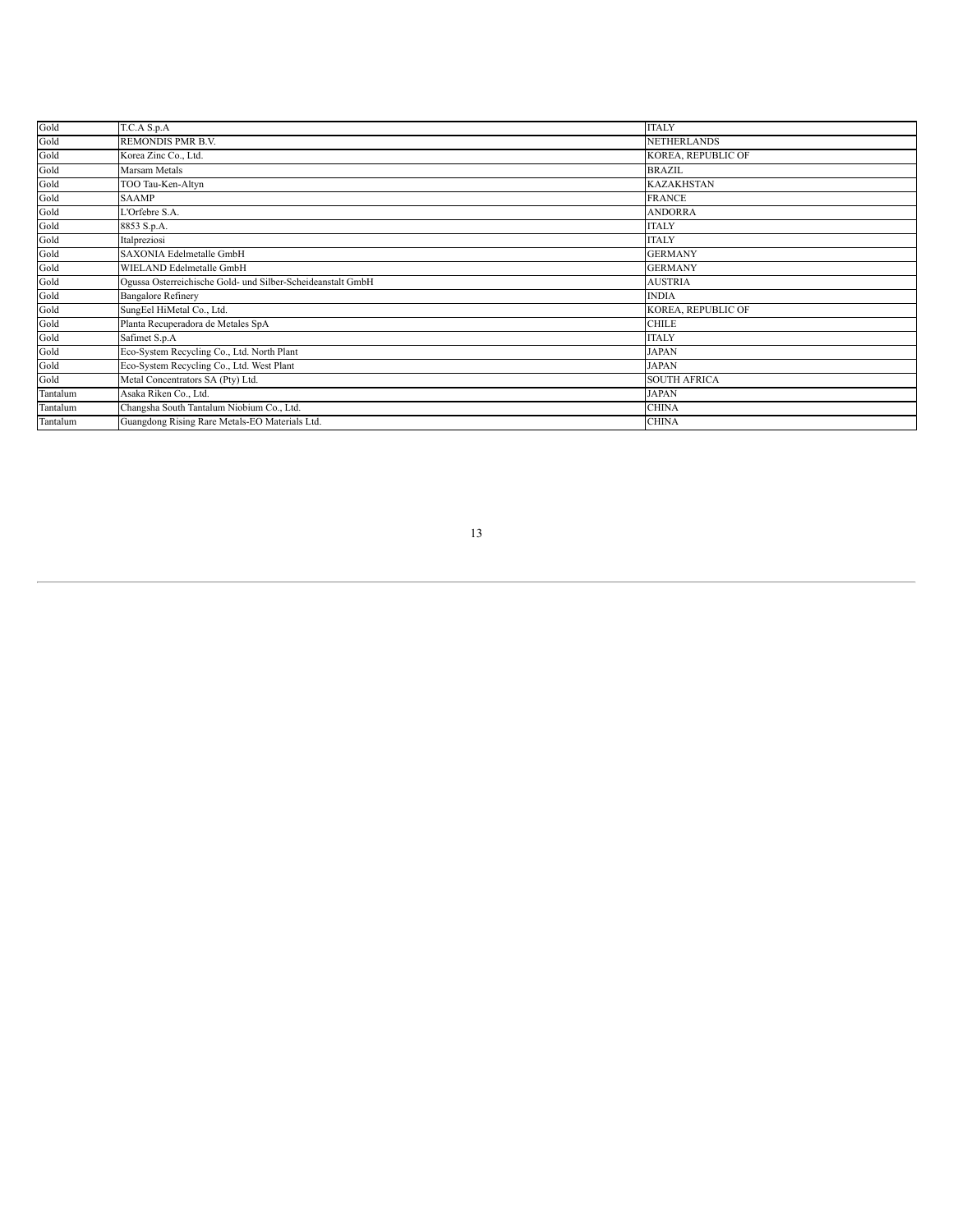| Tantalum | Exotech Inc.                                  | <b>UNITED STATES OF AMERICA</b> |
|----------|-----------------------------------------------|---------------------------------|
| Tantalum | F&X Electro-Materials Ltd.                    | <b>CHINA</b>                    |
| Tantalum | XIMEI RESOURCES (GUANGDONG) LIMITED           | <b>CHINA</b>                    |
| Tantalum | JiuJiang JinXin Nonferrous Metals Co., Ltd.   | <b>CHINA</b>                    |
| Tantalum | Jiujiang Tanbre Co., Ltd.                     | <b>CHINA</b>                    |
| Tantalum | <b>AMG Brasil</b>                             | <b>BRAZIL</b>                   |
| Tantalum | Metallurgical Products India Pvt., Ltd.       | <b>INDIA</b>                    |
| Tantalum | Mineracao Taboca S.A.                         | <b>BRAZIL</b>                   |
| Tantalum | Mitsui Mining and Smelting Co., Ltd.          | <b>JAPAN</b>                    |
| Tantalum | <b>NPM Silmet AS</b>                          | <b>ESTONIA</b>                  |
| Tantalum | Ningxia Orient Tantalum Industry Co., Ltd.    | <b>CHINA</b>                    |
| Tantalum | QuantumClean                                  | <b>UNITED STATES OF AMERICA</b> |
| Tantalum | Yanling Jincheng Tantalum & Niobium Co., Ltd. | <b>CHINA</b>                    |
| Tantalum | Solikamsk Magnesium Works OAO                 | <b>RUSSIAN FEDERATION</b>       |
| Tantalum | Taki Chemical Co., Ltd.                       | <b>JAPAN</b>                    |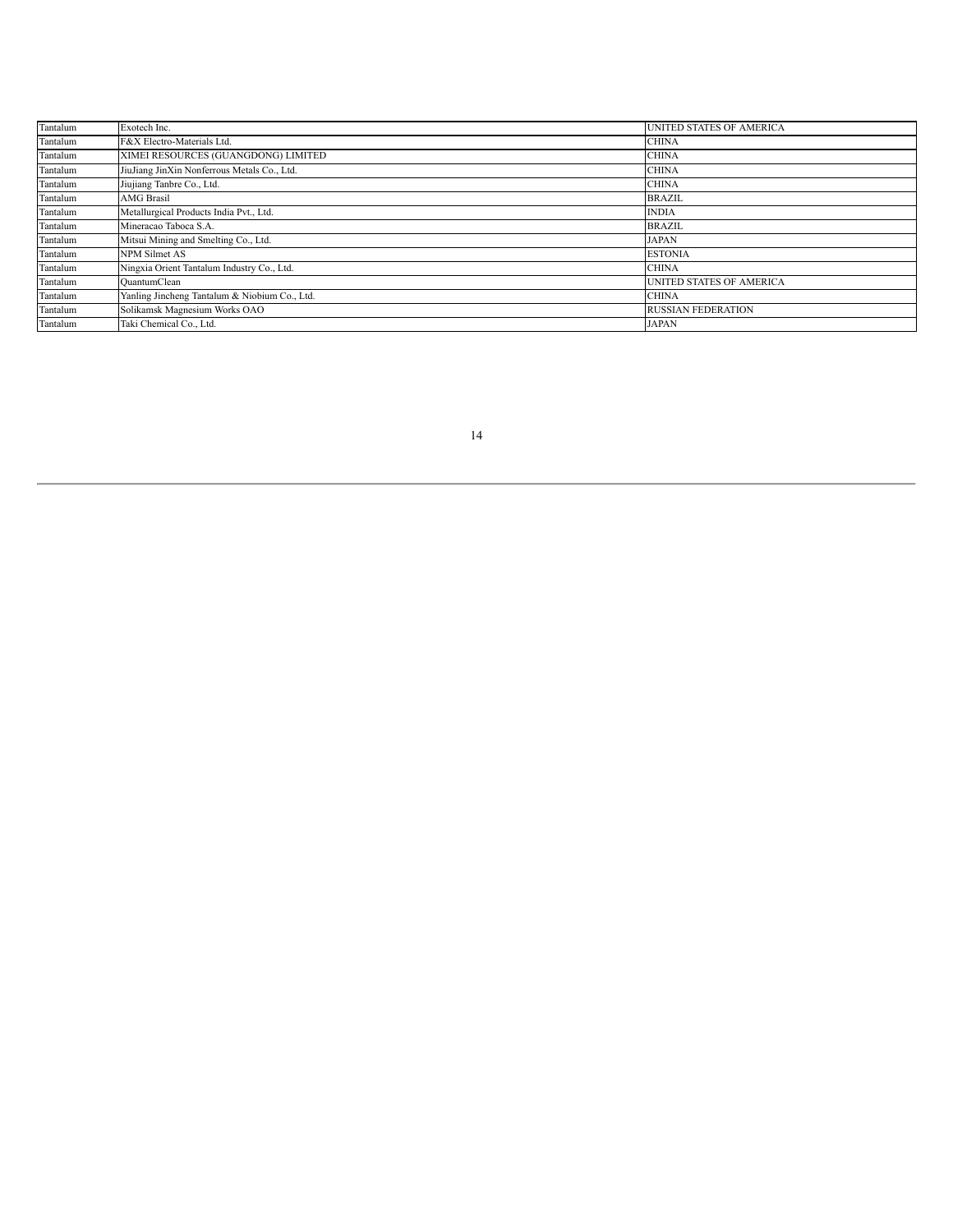| Tantalum | Telex Metals                                      | UNITED STATES OF AMERICA        |
|----------|---------------------------------------------------|---------------------------------|
| Tantalum | Ulba Metallurgical Plant JSC                      | <b>KAZAKHSTAN</b>               |
| Tantalum | Hengyang King Xing Lifeng New Materials Co., Ltd. | <b>CHINA</b>                    |
| Tantalum | D Block Metals, LLC                               | UNITED STATES OF AMERICA        |
| Tantalum | FIR Metals & Resource Ltd.                        | <b>CHINA</b>                    |
| Tantalum | Jiujiang Zhongao Tantalum & Niobium Co., Ltd.     | <b>CHINA</b>                    |
| Tantalum | XinXing HaoRong Electronic Material Co., Ltd.     | <b>CHINA</b>                    |
| Tantalum | Jiangxi Dinghai Tantalum & Niobium Co., Ltd.      | <b>CHINA</b>                    |
| Tantalum | <b>KEMET</b> de Mexico                            | <b>MEXICO</b>                   |
| Tantalum | TANIOBIS Co., Ltd.                                | <b>THAILAND</b>                 |
| Tantalum | TANIOBIS GmbH                                     | <b>GERMANY</b>                  |
| Tantalum | H.C. Starck Hermsdorf GmbH                        | <b>GERMANY</b>                  |
| Tantalum | H.C. Starck Inc.                                  | <b>UNITED STATES OF AMERICA</b> |
| Tantalum | TANIOBIS Japan Co., Ltd.                          | <b>JAPAN</b>                    |
| Tantalum | TANIOBIS Smelting GmbH & Co. KG                   | <b>GERMANY</b>                  |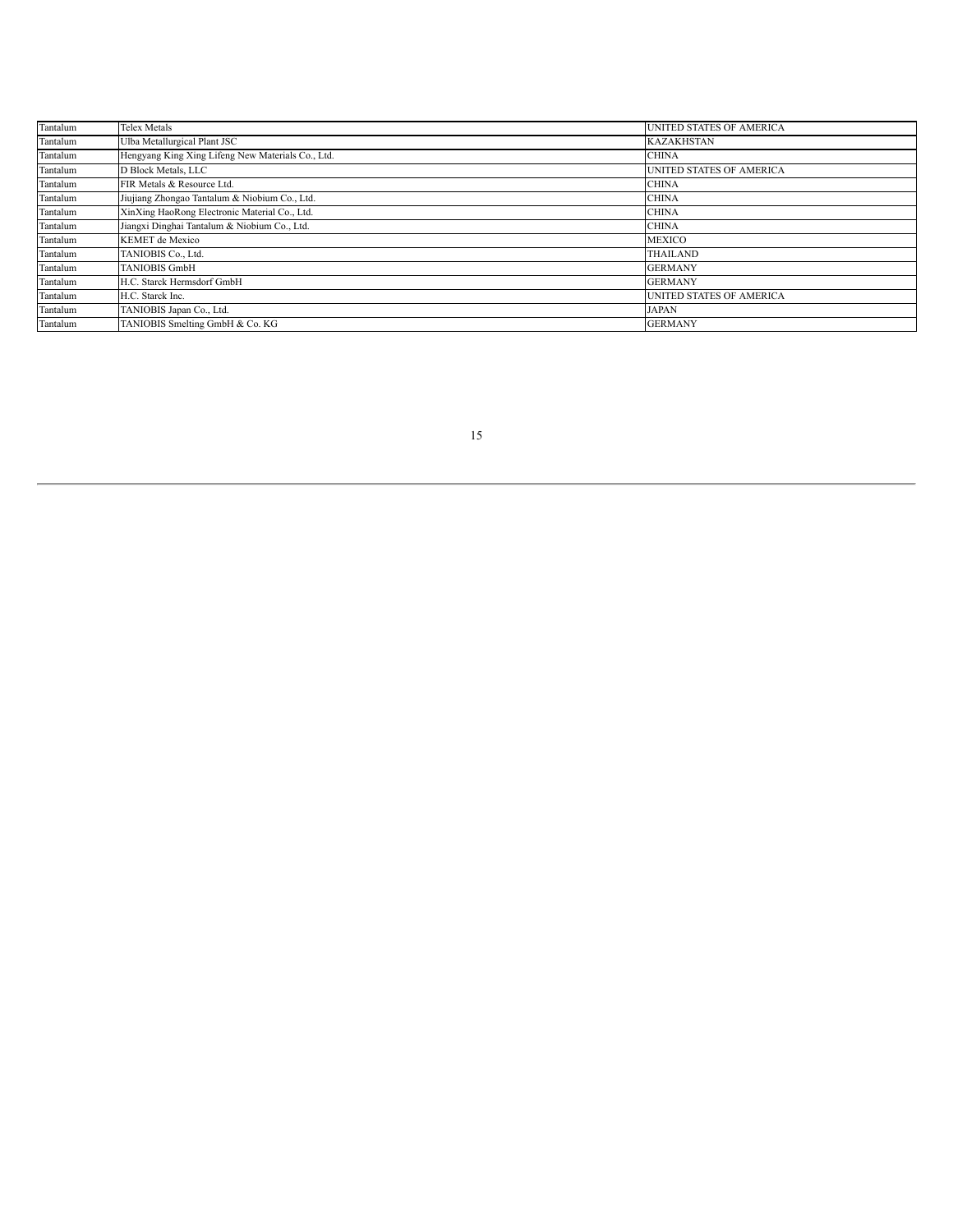| Tantalum | Global Advanced Metals Boyertown                  | UNITED STATES OF AMERICA                |
|----------|---------------------------------------------------|-----------------------------------------|
| Tantalum | Global Advanced Metals Aizu                       | JAPAN                                   |
| Tantalum | Resind Industria e Comercio Ltda.                 | <b>BRAZIL</b>                           |
| Tantalum | Jiangxi Tuohong New Raw Material                  | <b>CHINA</b>                            |
| Tantalum | Meta Materials                                    | NORTH MACEDONIA, REPUBLIC OF            |
| Tin      | Chenzhou Yunxiang Mining and Metallurgy Co., Ltd. | <b>CHINA</b>                            |
| Tin      | Alpha                                             | UNITED STATES OF AMERICA                |
| Tin      | PT Aries Kencana Sejahtera                        | <b>INDONESIA</b>                        |
| Tin      | Dowa                                              | JAPAN                                   |
| Tin      | <b>EM Vinto</b>                                   | <b>BOLIVIA (PLURINATIONAL STATE OF)</b> |
| Tin      | Fenix Metals                                      | <b>POLAND</b>                           |
| Tin      | Gejiu Non-Ferrous Metal Processing Co., Ltd.      | <b>CHINA</b>                            |
| Tin      | Gejiu Zili Mining And Metallurgy Co., Ltd.        | <b>CHINA</b>                            |
| Tin      | Gejiu Kai Meng Industry and Trade LLC             | <b>CHINA</b>                            |
| Tin      | China Tin Group Co., Ltd.                         | <b>CHINA</b>                            |
| Tin      | Malaysia Smelting Corporation (MSC)               | <b>MALAYSIA</b>                         |
| Tin      | Metallic Resources, Inc.                          | UNITED STATES OF AMERICA                |
| Tin      | Mineracao Taboca S.A.                             | <b>BRAZIL</b>                           |
| Tin      | Minsur                                            | <b>PERU</b>                             |
| Tin      | Mitsubishi Materials Corporation                  | <b>JAPAN</b>                            |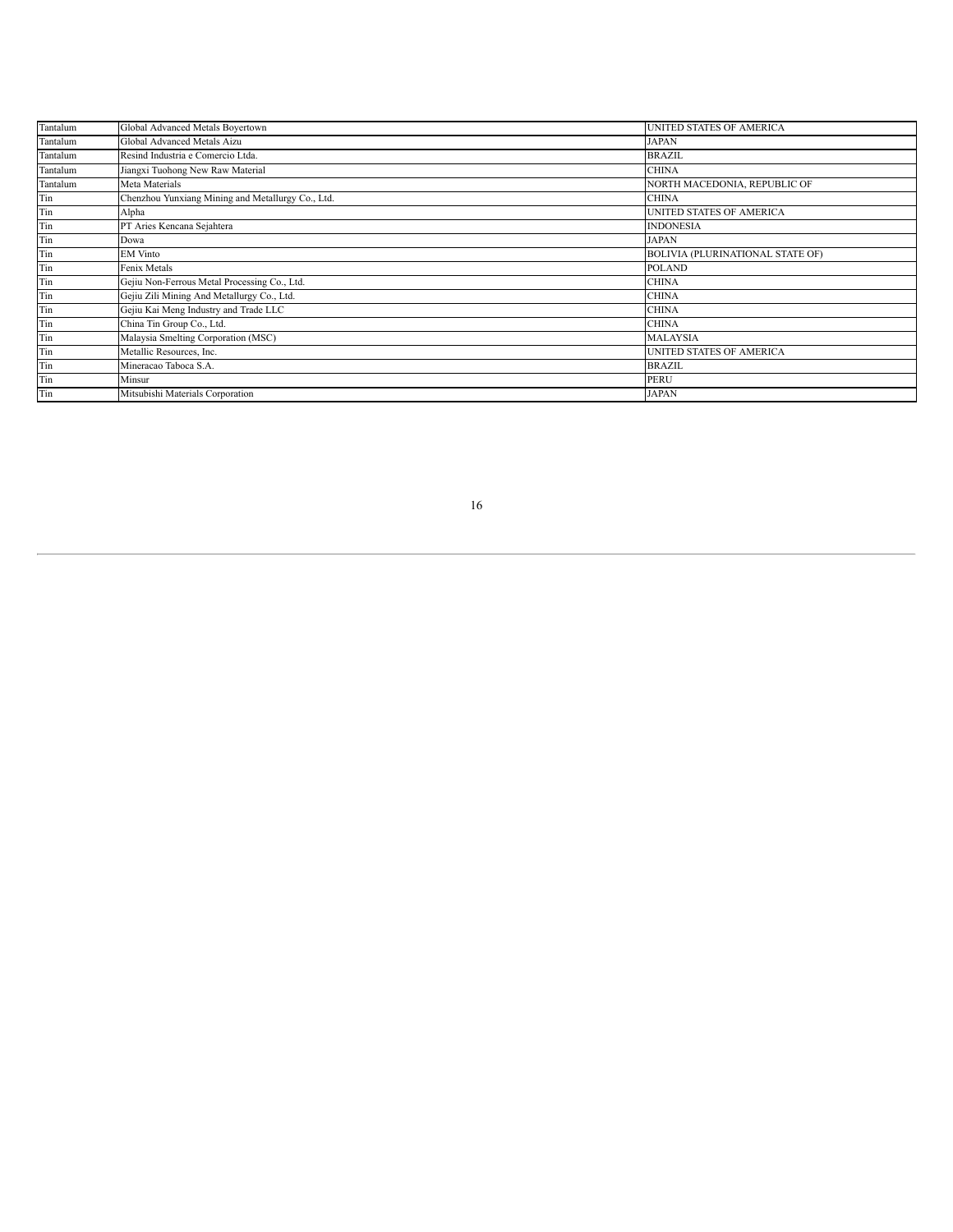| Jiangxi New Nanshan Technology Ltd.            | <b>CHINA</b>                            |
|------------------------------------------------|-----------------------------------------|
| O.M. Manufacturing (Thailand) Co., Ltd.        | <b>THAILAND</b>                         |
| Operaciones Metalurgicas S.A.                  | <b>BOLIVIA (PLURINATIONAL STATE OF)</b> |
| PT Artha Cipta Langgeng                        | <b>INDONESIA</b>                        |
| PT Babel Inti Perkasa                          | <b>INDONESIA</b>                        |
| PT Babel Surya Alam Lestari                    | <b>INDONESIA</b>                        |
| PT Bukit Timah                                 | <b>INDONESIA</b>                        |
| PT Mitra Stania Prima                          | <b>INDONESIA</b>                        |
| PT Prima Timah Utama                           | <b>INDONESIA</b>                        |
| PT Refined Bangka Tin                          | <b>INDONESIA</b>                        |
| PT Sariwiguna Binasentosa                      | <b>INDONESIA</b>                        |
| PT Stanindo Inti Perkasa                       | <b>INDONESIA</b>                        |
| PT Timah Tbk Kundur                            | <b>INDONESIA</b>                        |
| PT Timah Tbk Mentok                            | <b>INDONESIA</b>                        |
| PT Timah Nusantara                             | <b>INDONESIA</b>                        |
| PT Tinindo Inter Nusa                          | <b>INDONESIA</b>                        |
| Rui Da Hung                                    | TAIWAN, PROVINCE OF CHINA               |
| Soft Metais Ltda.                              | <b>BRAZIL</b>                           |
| Thaisarco                                      | <b>THAILAND</b>                         |
| Gejiu Yunxin Nonferrous Electrolysis Co., Ltd. | <b>CHINA</b>                            |
| White Solder Metalurgia e Mineracao Ltda.      | <b>BRAZIL</b>                           |
| Yunnan Chengfeng Non-ferrous Metals Co., Ltd.  | <b>CHINA</b>                            |
| Tin Smelting Branch of Yunnan Tin Co., Ltd.    | <b>CHINA</b>                            |
|                                                |                                         |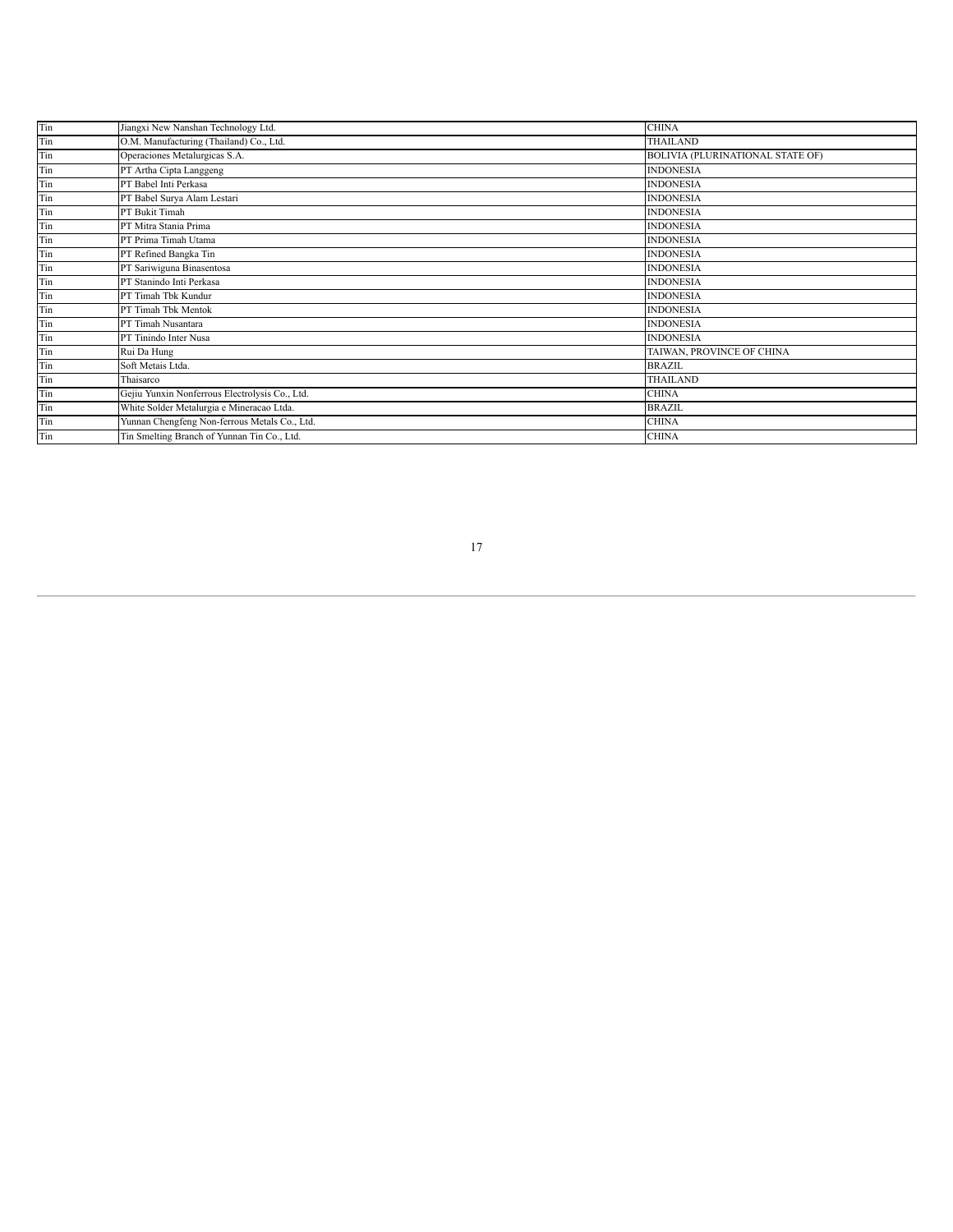| Tin      | CV Venus Inti Perkasa                       | <b>INDONESIA</b>                |
|----------|---------------------------------------------|---------------------------------|
| Tin      | Magnu's Minerais Metais e Ligas Ltda.       | <b>BRAZIL</b>                   |
| Tin      | Melt Metais e Ligas S.A.                    | <b>BRAZIL</b>                   |
| Tin      | PT ATD Makmur Mandiri Jaya                  | <b>INDONESIA</b>                |
| Tin      | O.M. Manufacturing Philippines, Inc.        | <b>PHILIPPINES</b>              |
| Tin      | PT Rajehan Ariq                             | <b>INDONESIA</b>                |
| Tin      | Resind Industria e Comercio Ltda.           | <b>BRAZIL</b>                   |
| Tin      | Metallo Belgium N.V.                        | <b>BELGIUM</b>                  |
| Tin      | Metallo Spain S.L.U.                        | <b>SPAIN</b>                    |
| Tin      | PT Sukses Inti Makmur                       | <b>INDONESIA</b>                |
| Tin      | Thai Nguyen Mining and Metallurgy Co., Ltd. | <b>VIET NAM</b>                 |
| Tin      | PT Menara Cipta Mulia                       | <b>INDONESIA</b>                |
| Tin      | HuiChang Hill Tin Industry Co., Ltd.        | <b>CHINA</b>                    |
| Tin      | Guangdong Hanhe Non-Ferrous Metal Co., Ltd. | <b>CHINA</b>                    |
| Tin      | Chifeng Dajingzi Tin Industry Co., Ltd.     | <b>CHINA</b>                    |
| Tin      | PT Bangka Serumpun                          | <b>INDONESIA</b>                |
| Tin      | Tin Technology & Refining                   | <b>UNITED STATES OF AMERICA</b> |
| Tin      | Ma'anshan Weitai Tin Co., Ltd.              | <b>CHINA</b>                    |
| Tin      | PT Rajawali Rimba Perkasa                   | <b>INDONESIA</b>                |
| Tin      | Luna Smelter, Ltd.                          | <b>RWANDA</b>                   |
| Tin      | Yunnan Yunfan Non-ferrous Metals Co., Ltd.  | <b>CHINA</b>                    |
| Tin      | PT Mitra Sukses Globalindo                  | <b>INDONESIA</b>                |
| Tungsten | A.L.M.T. Corp.                              | <b>JAPAN</b>                    |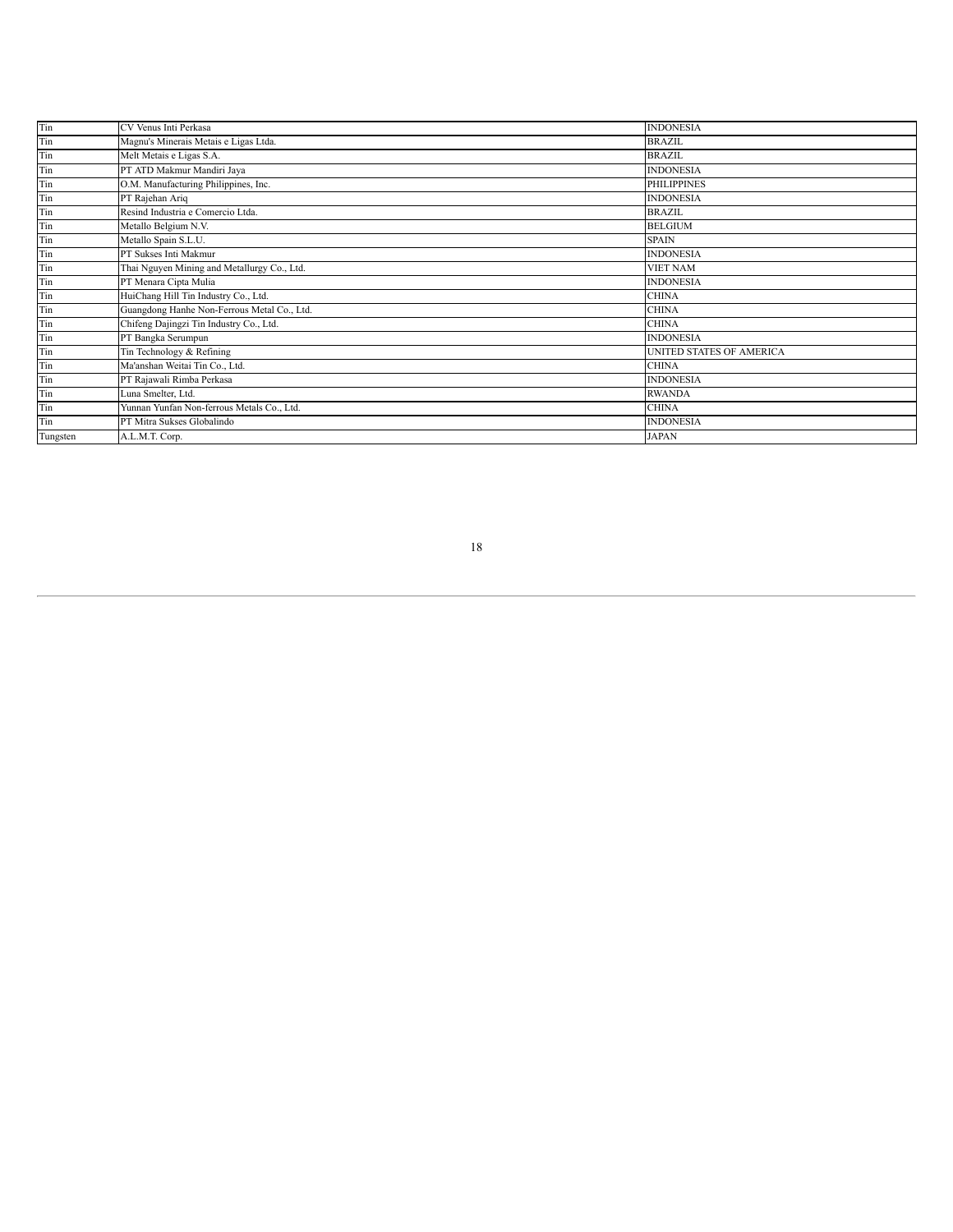| Tungsten | Kennametal Huntsville                                         | UNITED STATES OF AMERICA        |
|----------|---------------------------------------------------------------|---------------------------------|
| Tungsten | Guangdong Xianglu Tungsten Co., Ltd.                          | <b>CHINA</b>                    |
| Tungsten | Chongyi Zhangyuan Tungsten Co., Ltd.                          | <b>CHINA</b>                    |
| Tungsten | Global Tungsten & Powders Corp.                               | UNITED STATES OF AMERICA        |
| Tungsten | Hunan Chenzhou Mining Co., Ltd.                               | <b>CHINA</b>                    |
| Tungsten | Hunan Chunchang Nonferrous Metals Co., Ltd.                   | <b>CHINA</b>                    |
| Tungsten | Japan New Metals Co., Ltd.                                    | <b>JAPAN</b>                    |
| Tungsten | Ganzhou Huaxing Tungsten Products Co., Ltd.                   | <b>CHINA</b>                    |
| Tungsten | Kennametal Fallon                                             | <b>UNITED STATES OF AMERICA</b> |
| Tungsten | Wolfram Bergbau und Hutten AG                                 | <b>AUSTRIA</b>                  |
| Tungsten | Xiamen Tungsten Co., Ltd.                                     | <b>CHINA</b>                    |
| Tungsten | Ganzhou Jiangwu Ferrotungsten Co., Ltd.                       | <b>CHINA</b>                    |
| Tungsten | Jiangxi Yaosheng Tungsten Co., Ltd.                           | <b>CHINA</b>                    |
| Tungsten | Jiangxi Xinsheng Tungsten Industry Co., Ltd.                  | <b>CHINA</b>                    |
| Tungsten | Jiangxi Tonggu Non-ferrous Metallurgical & Chemical Co., Ltd. | <b>CHINA</b>                    |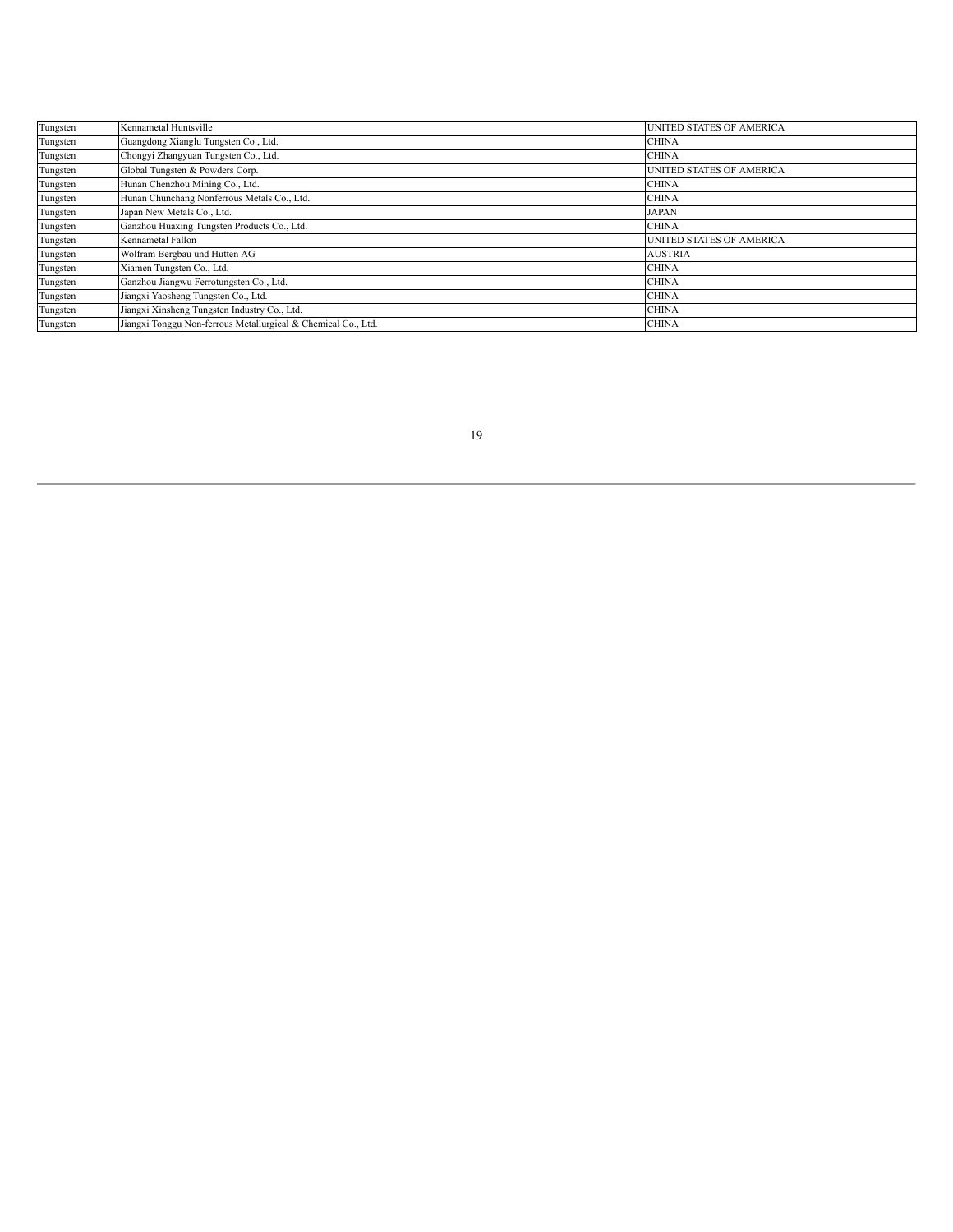| Tungsten | Malipo Haiyu Tungsten Co., Ltd.                 | <b>CHINA</b>                    |
|----------|-------------------------------------------------|---------------------------------|
| Tungsten | Xiamen Tungsten (H.C.) Co., Ltd.                | <b>CHINA</b>                    |
| Tungsten | Jiangxi Gan Bei Tungsten Co., Ltd.              | <b>CHINA</b>                    |
| Tungsten | Ganzhou Seadragon W & Mo Co., Ltd.              | <b>CHINA</b>                    |
| Tungsten | Asia Tungsten Products Vietnam Ltd.             | <b>VIET NAM</b>                 |
| Tungsten | Chenzhou Diamond Tungsten Products Co., Ltd.    | <b>CHINA</b>                    |
| Tungsten | H.C. Starck Tungsten GmbH                       | <b>GERMANY</b>                  |
| Tungsten | TANIOBIS Smelting GmbH & Co. KG                 | <b>GERMANY</b>                  |
| Tungsten | Masan High-Tech Materials                       | <b>VIET NAM</b>                 |
| Tungsten | Jiangwu H.C. Starck Tungsten Products Co., Ltd. | <b>CHINA</b>                    |
| Tungsten | Niagara Refining LLC                            | <b>UNITED STATES OF AMERICA</b> |
| Tungsten | China Molybdenum Tungsten Co., Ltd.             | <b>CHINA</b>                    |
| Tungsten | Ganzhou Haichuang Tungsten Co., Ltd.            | <b>CHINA</b>                    |
| Tungsten | Hydrometallurg, JSC                             | <b>RUSSIAN FEDERATION</b>       |
| Tungsten | Unecha Refractory metals plant                  | <b>RUSSIAN FEDERATION</b>       |